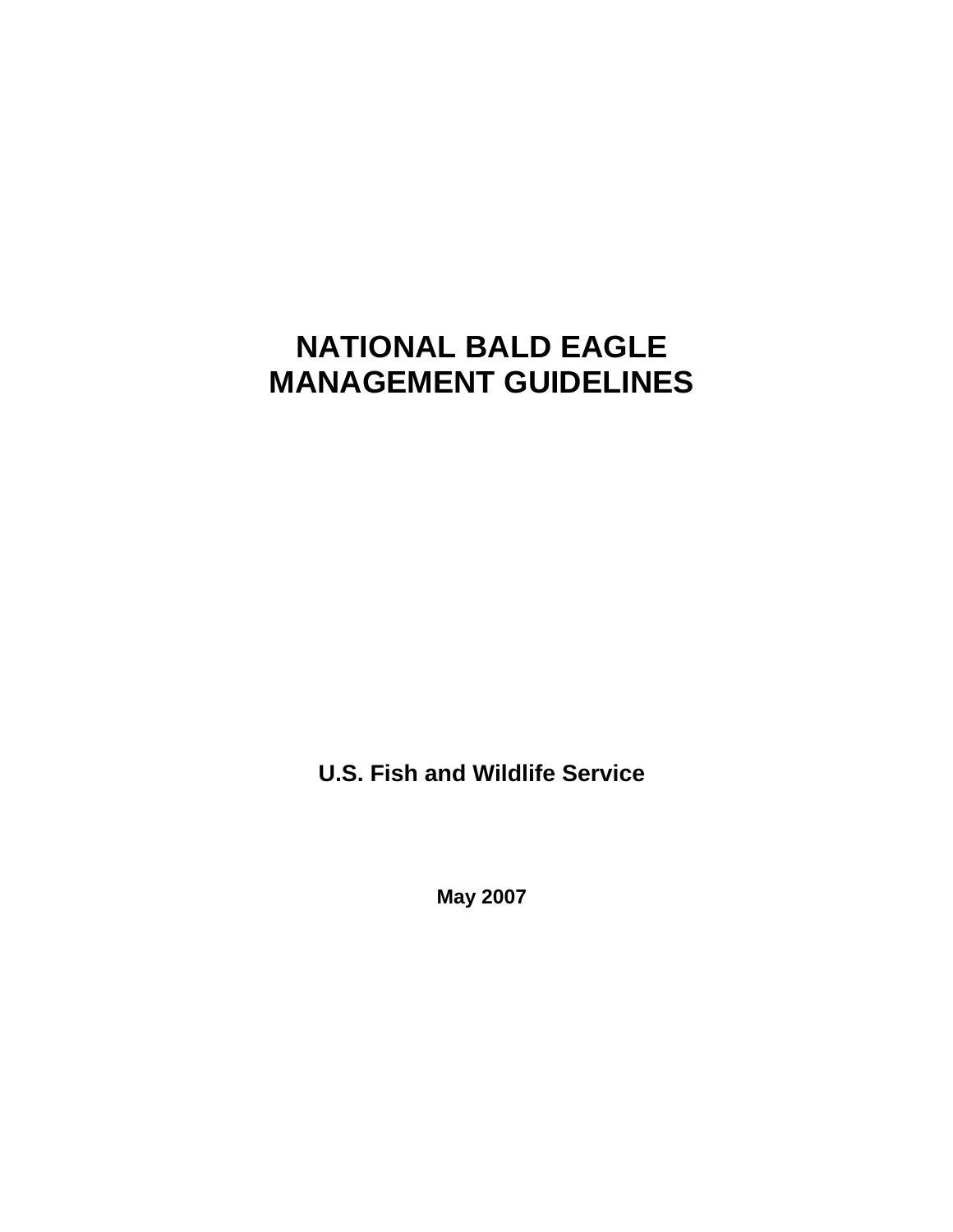# **TABLE OF CONTENTS**

| <b>INTRODUCTION</b>                                                        |  |
|----------------------------------------------------------------------------|--|
|                                                                            |  |
|                                                                            |  |
|                                                                            |  |
|                                                                            |  |
|                                                                            |  |
|                                                                            |  |
| Chronology of typical reproductive activities of bald eagles in the United |  |
| States.                                                                    |  |
|                                                                            |  |
|                                                                            |  |
|                                                                            |  |
| The impact of human activity on foraging and roosting bald eagles 8        |  |
| RECOMMENDATIONS FOR AVOIDING DISTURBANCE AT NEST SITES 9                   |  |
|                                                                            |  |
|                                                                            |  |
|                                                                            |  |
|                                                                            |  |
| RECOMMENDATIONS FOR AVOIDING DISTURBANCE AT FORAGING AREAS                 |  |
| <b>AND COMMUNAL ROOST SITES.</b>                                           |  |
| ADDITIONAL RECOMMENDATIONS TO BENEFIT BALD EAGLES 15                       |  |
| <b>CONTACTS</b>                                                            |  |
|                                                                            |  |
|                                                                            |  |
|                                                                            |  |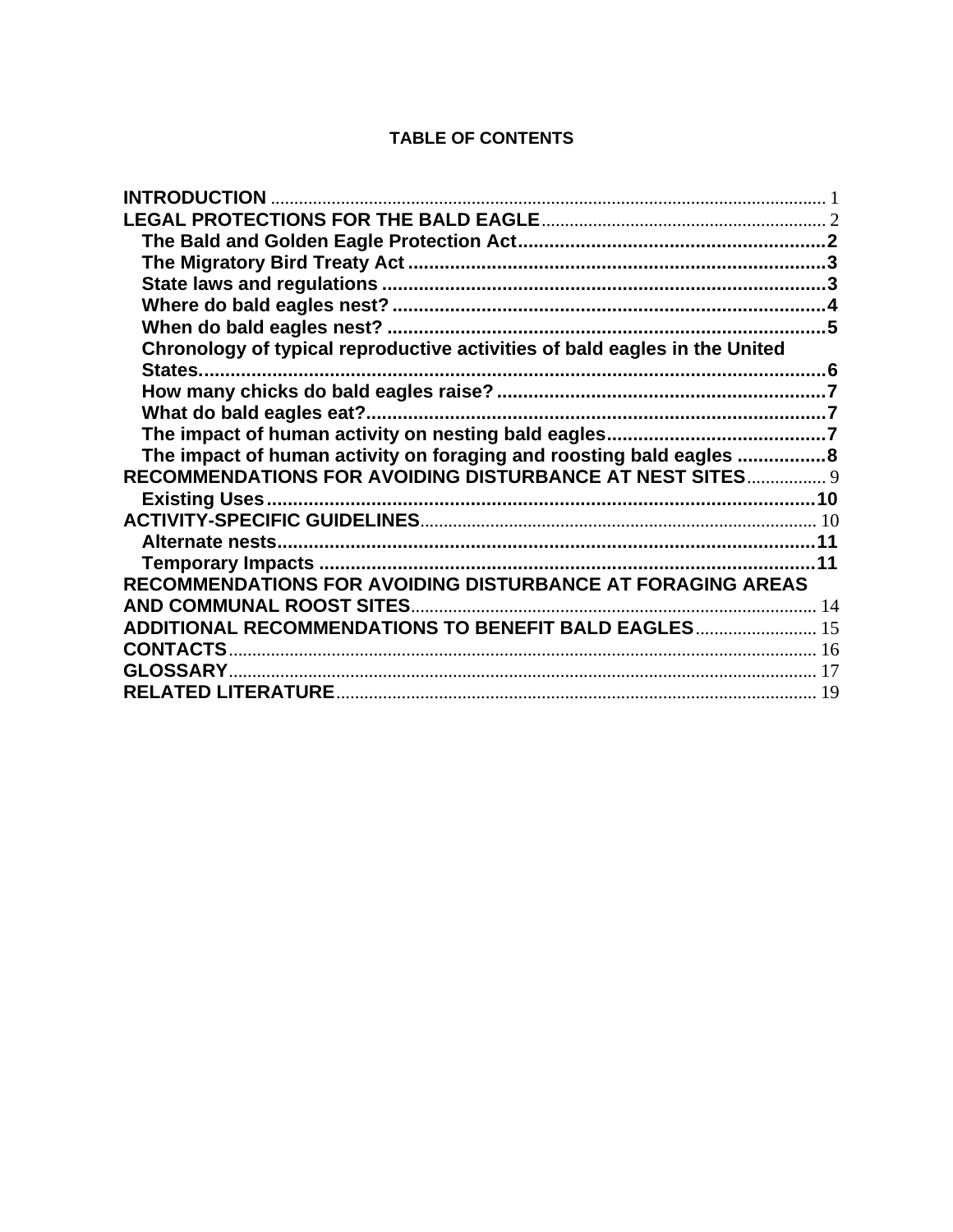# **INTRODUCTION**

The bald eagle (*Haliaeetus leucocephalus*) is protected by the Bald and Golden Eagle Protection Act (Eagle Act) and the Migratory Bird Treaty Act (MBTA). The MBTA and the Eagle Act protect bald eagles from a variety of harmful actions and impacts. The U.S. Fish and Wildlife Service (Service) developed these National Bald Eagle Management Guidelines to advise landowners, land managers, and others who share public and private lands with bald eagles when and under what circumstances the protective provisions of the Eagle Act may apply to their activities. A variety of human activities can potentially interfere with bald eagles, affecting their ability to forage, nest, roost, breed, or raise young. The Guidelines are intended to help people minimize such impacts to bald eagles, particularly where they may constitute "disturbance," which is prohibited by the Eagle Act.

The Guidelines are intended to:

(1) Publicize the provisions of the Eagle Act that continue to protect bald eagles, in order to reduce the possibility that people will violate the law,

(2) Advise landowners, land managers and the general public of the potential for various human activities to disturb bald eagles, and

(3) Encourage additional nonbinding land management practices that benefit bald eagles (see Additional Recommendations section).

While the Guidelines include general recommendations for land management practices that will benefit bald eagles, the document is intended primarily as a tool for landowners and planners who seek information and recommendations regarding how to avoid disturbing bald eagles. Many States and some tribal entities have developed statespecific management plans, regulations, and/or guidance for landowners and land managers to protect and enhance bald eagle habitat, and we encourage the continued development and use of these planning tools to benefit bald eagles.

Adherence to the Guidelines herein will benefit individuals, agencies, organizations, and companies by helping them avoid violations of the law. However, the Guidelines themselves are not law. Rather, they are recommendations based on several decades of behavioral observations, science, and conservation measures to avoid or minimize adverse impacts to bald eagles.

The U.S. Fish and Wildlife Service strongly encourages adherence to these guidelines to ensure that bald and golden eagle populations will continue to be sustained. The Service realizes there may be impacts to some birds even if all reasonable measures are taken to avoid such impacts. Although it is not possible to absolve individuals and entities from liability under the Eagle Act or the MBTA, the Service exercises enforcement discretion to focus on those individuals, companies, or agencies that take migratory birds without regard for the consequences of their actions and the law, especially when conservation measures, such as these Guidelines, are available, but have not been implemented. The Service will prioritize its enforcement efforts to focus on those individuals or entities who take bald eagles or their parts, eggs, or nests without implementing appropriate measures recommended by the Guidelines.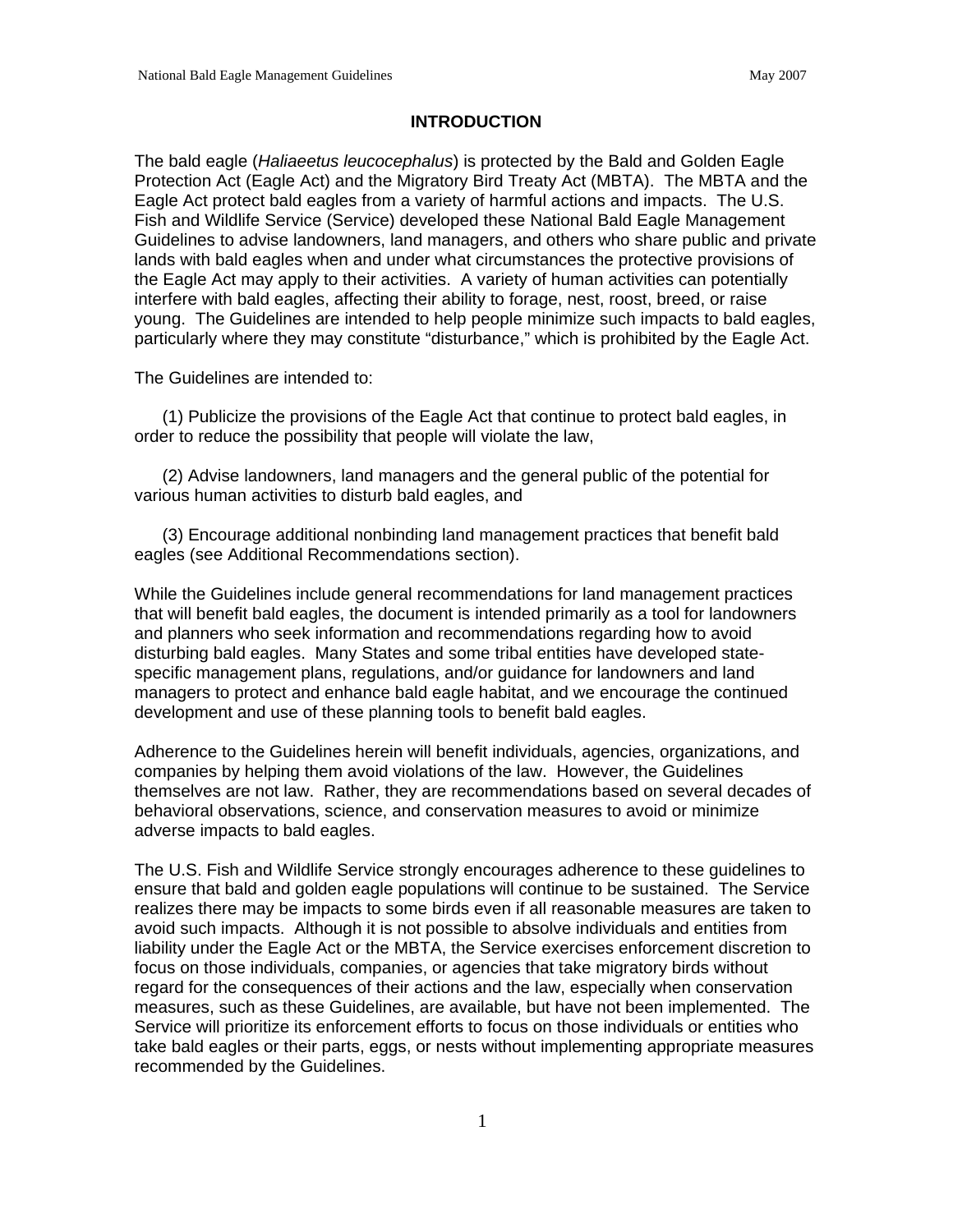The Service intends to pursue the development of regulations that would authorize, under limited circumstances, the use of permits if "take" of an eagle is anticipated but unavoidable. Additionally, if the bald eagle is delisted, the Service intends to provide a regulatory mechanism to honor existing (take) authorizations under the Endangered Species Act (ESA).

During the interim period until the Service completes a rulemaking for permits under the Eagle Act, the Service does not intend to refer for prosecution the incidental "*take*" of any bald eagle under the MBTA or Eagle Act, if such take is in full compliance with the terms and conditions of an incidental take statement issued to the action agency or applicant under the authority of section 7(b)(4) of the ESA or a permit issued under the authority of section  $10(a)(1)(B)$  of the ESA.

The Guidelines are applicable throughout the United States, including Alaska. The primary purpose of these Guidelines is to provide information that will minimize or prevent violations only of *Federal* laws governing bald eagles. In addition to Federal laws, many states and some smaller jurisdictions and tribes have additional laws and regulations protecting bald eagles. In some cases those laws and regulations may be more protective (restrictive) than these Federal guidelines. If you are planning activities that may affect bald eagles, we therefore recommend that you contact both your nearest U.S. Fish and Wildlife Service Field Office (see the contact information on p.16) and your state wildlife agency for assistance.

## **LEGAL PROTECTIONS FOR THE BALD EAGLE**

#### **The Bald and Golden Eagle Protection Act**

The Eagle Act (16 U.S.C. 668-668c), enacted in 1940, and amended several times since then, prohibits anyone, without a permit issued by the Secretary of the Interior, from "taking" bald eagles, including their parts, nests, or eggs. The Act provides criminal and civil penalties for persons who "take, possess, sell, purchase, barter, offer to sell, purchase or barter, transport, export or import, at any time or any manner, any bald eagle ... [or any golden eagle], alive or dead, or any part, nest, or egg thereof." The Act defines "take" as "pursue, shoot, shoot at, poison, wound, kill, capture, trap, collect, molest or disturb." "Disturb'' means:

"Disturb means to agitate or bother a bald or golden eagle to a degree that causes, or is likely to cause, based on the best scientific information available, 1) injury to an eagle, 2) a decrease in its productivity, by substantially interfering with normal breeding, feeding, or sheltering behavior, or 3) nest abandonment, by substantially interfering with normal breeding, feeding, or sheltering behavior."

In addition to immediate impacts, this definition also covers impacts that result from human-induced alterations initiated around a previously used nest site during a time when eagles are not present, if, upon the eagle=s return, such alterations agitate or bother an eagle to a degree that injures an eagle or substantially interferes with normal breeding, feeding, or sheltering habits and causes, or is likely to cause, a loss of productivity or nest abandonment.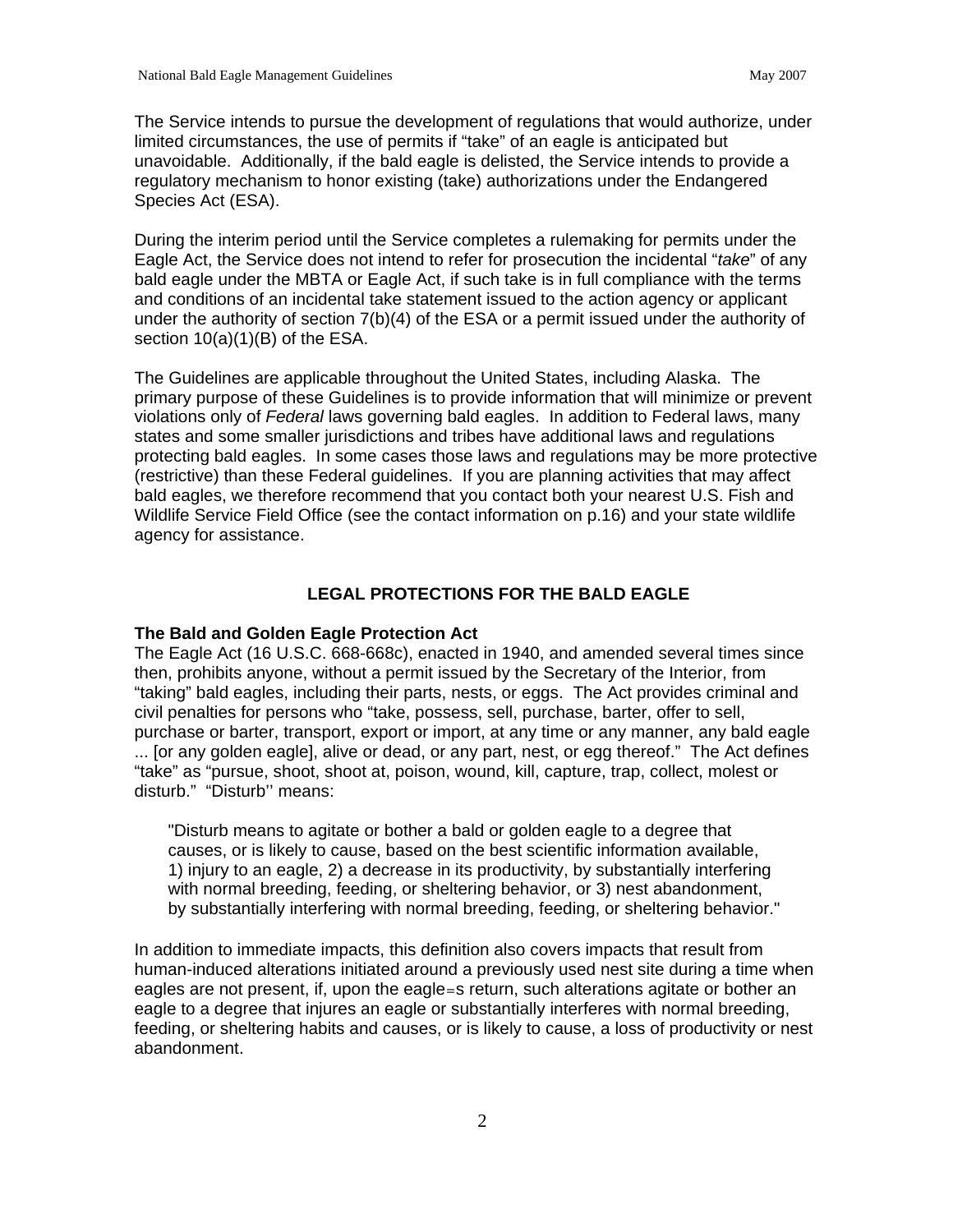A violation of the Act can result in a criminal fine of \$100,000 (\$200,000 for organizations), imprisonment for one year, or both, for a first offense. Penalties increase substantially for additional offenses, and a second violation of this Act is a felony.

#### **The Migratory Bird Treaty Act**

The MBTA (16 U.S.C. 703-712), prohibits the taking of any migratory bird or any part, nest, or egg, except as permitted by regulation. The MBTA was enacted in 1918; a 1972 agreement supplementing one of the bilateral treaties underlying the MBTA had the effect of expanding the scope of the Act to cover bald eagles and other raptors. Implementing regulations define "take" under the MBTA as "pursue, hunt, shoot, wound, kill, trap, capture, possess, or collect."

Copies of the Eagle Act and the MBTA are available at: http://permits.fws.gov/ltr/ltr.shtml.

#### **State laws and regulations**

Most states have their own regulations and/or guidelines for bald eagle management. Some states may continue to list the bald eagle as endangered, threatened, or of special concern. If you plan activities that may affect bald eagles, we urge you to familiarize yourself with the regulations and/or guidelines that apply to bald eagles in your state. Your adherence to the Guidelines herein does not ensure that you are in compliance with state laws and regulations because state regulations can be more specific and/or restrictive than these Guidelines.

# **NATURAL HISTORY OF THE BALD EAGLE**

Bald eagles are a North American species that historically occurred throughout the contiguous United States and Alaska. After severely declining in the lower 48 States between the 1870s and the 1970s, bald eagles have rebounded and re-established breeding territories in each of the lower 48 states. The largest North American breeding populations are in Alaska and Canada, but there are also significant bald eagle populations in Florida, the Pacific Northwest, the Greater Yellowstone area, the Great Lakes states, and the Chesapeake Bay region. Bald eagle distribution varies seasonally. Bald eagles that nest in southern latitudes frequently move northward in late spring and early summer, often summering as far north as Canada. Most eagles that breed at northern latitudes migrate southward during winter, or to coastal areas where waters remain unfrozen. Migrants frequently concentrate in large numbers at sites where food is abundant and they often roost together communally. In some cases, concentration areas are used year-round: in summer by southern eagles and in winter by northern eagles.

Juvenile bald eagles have mottled brown and white plumage, gradually acquiring their dark brown body and distinctive white head and tail as they mature. Bald eagles generally attain adult plumage by 5 years of age. Most are capable of breeding at 4 or 5 years of age, but in healthy populations they may not start breeding until much older. Bald eagles may live 15 to 25 years in the wild. Adults weigh 8 to 14 pounds (occasionally reaching 16 pounds in Alaska) and have wingspans of 5 to 8 feet. Those in the northern range are larger than those in the south, and females are larger than males.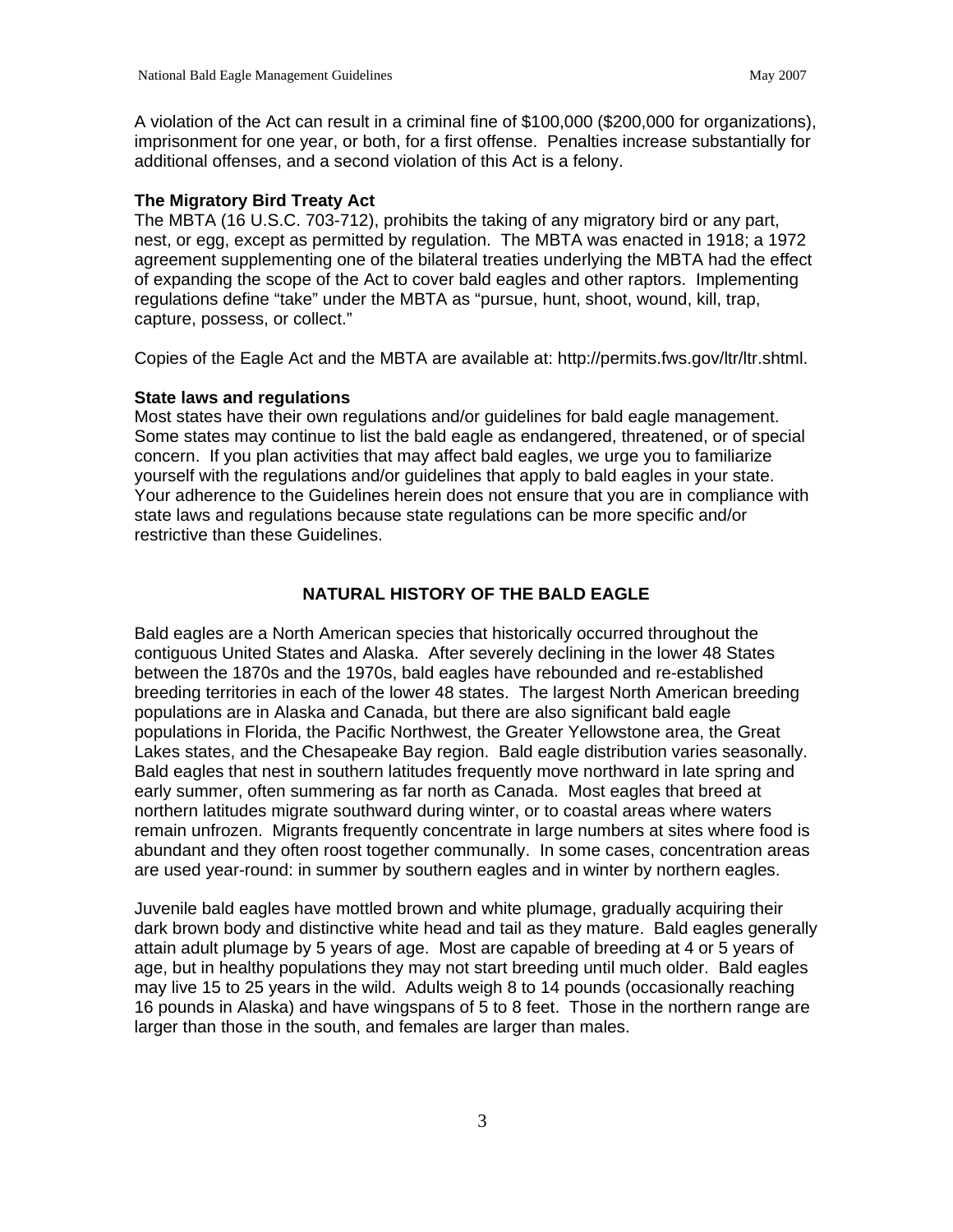#### **Where do bald eagles nest?**

Breeding bald eagles occupy "territories," areas they will typically defend against intrusion by other eagles. In addition to the active nest, a territory may include one or more alternate nests (nests built or maintained by the eagles but not used for nesting in a given year). The Eagle Act prohibits removal or destruction of both active and alternate bald eagle nests. Bald eagles exhibit high nest site fidelity and nesting territories are often used year after year. Some territories are known to have been used continually for over half a century.

Bald eagles generally nest near coastlines, rivers, large lakes or streams that support an adequate food supply. They often nest in mature or old-growth trees; snags (dead trees); cliffs; rock promontories; rarely on the ground; and with increasing frequency on humanmade structures such as power poles and communication towers. In forested areas, bald eagles often select the tallest trees with limbs strong enough to support a nest that can weigh more than 1,000 pounds. Nest sites typically include at least one perch with a clear view of the water where the eagles usually forage. Shoreline trees or snags located in reservoirs provide the visibility and accessibility needed to locate aquatic prey. Eagle nests are constructed with large sticks, and may be lined with moss, grass, plant stalks, lichens, seaweed, or sod. Nests are usually about 4-6 feet in diameter and 3 feet deep, although larger nests exist.



Copyright *Birds of North America*, 2000

**The range of breeding bald eagles in 2000 (shaded areas). This map shows only the larger concentrations of nests; eagles have continued to expand into additional nesting territories in many states. The dotted line represents the bald eagle's wintering range.**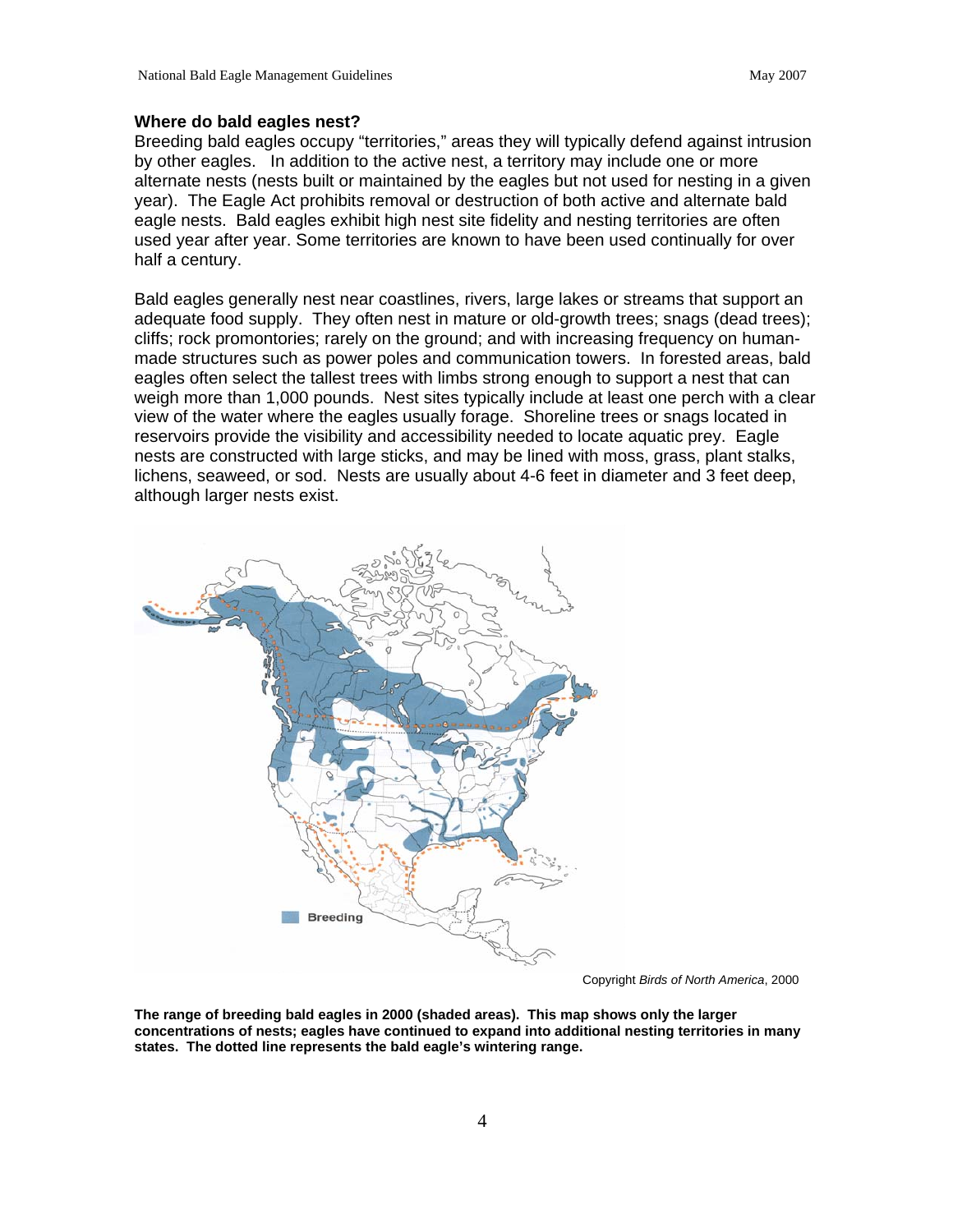#### **When do bald eagles nest?**

Nesting activity begins several months before egg-laying. Egg-laying dates vary throughout the U.S., ranging from October in Florida, to late April or even early May in the northern United States. Incubation typically lasts 33-35 days, but can be as long as 40 days. Eaglets make their first unsteady flights about 10 to 12 weeks after hatching, and fledge (leave their nests) within a few days after that first flight. However, young birds usually remain in the vicinity of the nest for several weeks after fledging because they are almost completely dependent on their parents for food until they disperse from the nesting territory approximately 6 weeks later.

The bald eagle breeding season tends to be longer in the southern U.S., and re-nesting following an unsuccessful first nesting attempt is more common there as well. The following table shows the timing of bald eagle breeding seasons in different regions of the country. The table represents the range of time within which the majority of nesting activities occur in each region and does not apply to any specific nesting pair. Because the timing of nesting activities may vary within a given region, you should contact the nearest U.S. Fish and Wildlife Service Field Office (see page 16) and/or your state wildlife conservation agency for more specific information on nesting chronology in your area.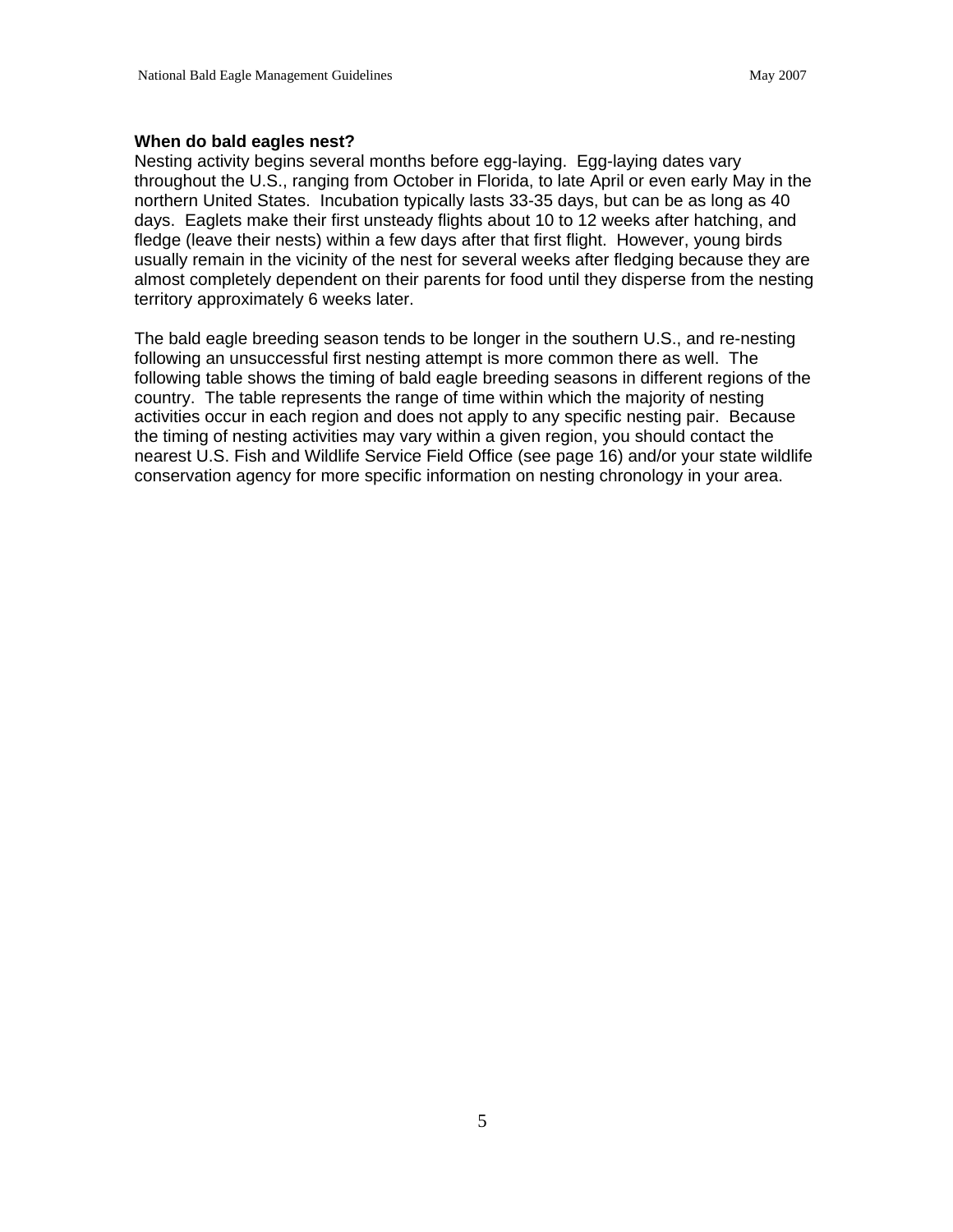# Chronology of typical reproductive activities of bald eagles in the United States.

| Sept.                                                                                                                                                   | Oct.                   | Nov. | Dec.                                                      | Jan.          | Feb.                  | March                                                                       | <b>April</b>           | May            | June | July           | Aug. |
|---------------------------------------------------------------------------------------------------------------------------------------------------------|------------------------|------|-----------------------------------------------------------|---------------|-----------------------|-----------------------------------------------------------------------------|------------------------|----------------|------|----------------|------|
|                                                                                                                                                         |                        |      |                                                           |               |                       | SOUTHEASTERN U.S. (FL, GA, SC, NG, AL, MS, LA, TN, KY, AR, eastern 2 of TX) |                        |                |      |                |      |
|                                                                                                                                                         | Nest Building          |      |                                                           |               |                       |                                                                             |                        |                |      |                |      |
| Egg Laying/Incubation                                                                                                                                   |                        |      |                                                           |               |                       |                                                                             |                        |                |      |                |      |
| Hatching/Rearing Young                                                                                                                                  |                        |      |                                                           |               |                       |                                                                             |                        |                |      |                |      |
| Fledging Young                                                                                                                                          |                        |      |                                                           |               |                       |                                                                             |                        |                |      |                |      |
| CHESAPEAKE BAY REGION (NC, VA, MD, DE, southern 2 of NJ, eastern 2 of PA, panhandle of WV)                                                              |                        |      |                                                           |               |                       |                                                                             |                        |                |      |                |      |
| Nest Building                                                                                                                                           |                        |      |                                                           |               |                       |                                                                             |                        |                |      |                |      |
| Egg Laying/Incubation $   \cdot    \cdot   $                                                                                                            |                        |      |                                                           |               |                       |                                                                             |                        |                |      |                |      |
| Hatching/Rearing Young                                                                                                                                  |                        |      |                                                           |               |                       |                                                                             |                        |                |      |                |      |
|                                                                                                                                                         | <b>Fledging Young</b>  |      |                                                           |               |                       |                                                                             |                        |                |      |                |      |
| NORTHERN U.S. (ME, NH, MA, RI, CT, NY, northern 2 of NJ, western 2 of PA, OH, WV exc. panhandle, IN, IL,<br>MI, WI, MN, IA, MO, ND, SD, NB, KS, CO, UT) |                        |      |                                                           |               |                       |                                                                             |                        |                |      |                |      |
|                                                                                                                                                         |                        |      | Nest Building                                             |               |                       |                                                                             |                        |                |      |                |      |
|                                                                                                                                                         | Egg Laying/Incubation  |      |                                                           |               |                       |                                                                             |                        |                |      |                |      |
|                                                                                                                                                         | Hatching/Rearing Young |      |                                                           |               |                       |                                                                             |                        |                |      |                |      |
|                                                                                                                                                         | Fledging Young         |      |                                                           |               |                       |                                                                             |                        |                |      |                |      |
| PACIFIC REGION (WA, OR, CA, ID, MT, WY, NV)                                                                                                             |                        |      |                                                           |               |                       |                                                                             |                        |                |      |                |      |
|                                                                                                                                                         |                        |      |                                                           | Nest Building |                       |                                                                             |                        |                |      |                |      |
|                                                                                                                                                         |                        |      |                                                           |               |                       | Egg Laying/Incubation                                                       |                        |                |      |                |      |
|                                                                                                                                                         |                        |      |                                                           |               |                       |                                                                             | Hatching/Rearing Young |                |      |                |      |
|                                                                                                                                                         |                        |      |                                                           |               |                       |                                                                             |                        |                |      | Fledging Young |      |
|                                                                                                                                                         |                        |      | SOUTHWESTERN U.S. (AZ, NM, OK panhandle, western 2 of TX) |               |                       |                                                                             |                        |                |      |                |      |
|                                                                                                                                                         |                        |      | Nest Building                                             |               |                       |                                                                             |                        |                |      |                |      |
|                                                                                                                                                         |                        |      |                                                           |               | Egg Laying/Incubation |                                                                             |                        |                |      |                |      |
|                                                                                                                                                         |                        |      |                                                           |               |                       | Hatching/Rearing Young                                                      |                        |                |      |                |      |
|                                                                                                                                                         |                        |      |                                                           |               |                       |                                                                             |                        | Fledging Young |      |                |      |
| <b>ALASKA</b>                                                                                                                                           |                        |      |                                                           |               |                       |                                                                             |                        |                |      |                |      |
| Nest Building                                                                                                                                           |                        |      |                                                           |               |                       |                                                                             |                        |                |      |                |      |
| Egg Laying/Incubation                                                                                                                                   |                        |      |                                                           |               |                       |                                                                             |                        |                |      |                |      |
| $\perp \perp \perp$<br>Hatching/Rearing Young                                                                                                           |                        |      |                                                           |               |                       |                                                                             |                        |                |      |                |      |
|                                                                                                                                                         | Ing Young<br>Fledg-    |      |                                                           |               |                       |                                                                             |                        |                |      |                |      |
| Sept.                                                                                                                                                   | Oct.                   | Nov. | Dec.                                                      | Jan.          | Feb.                  | March                                                                       | April                  | May            | June | July           | Aug. |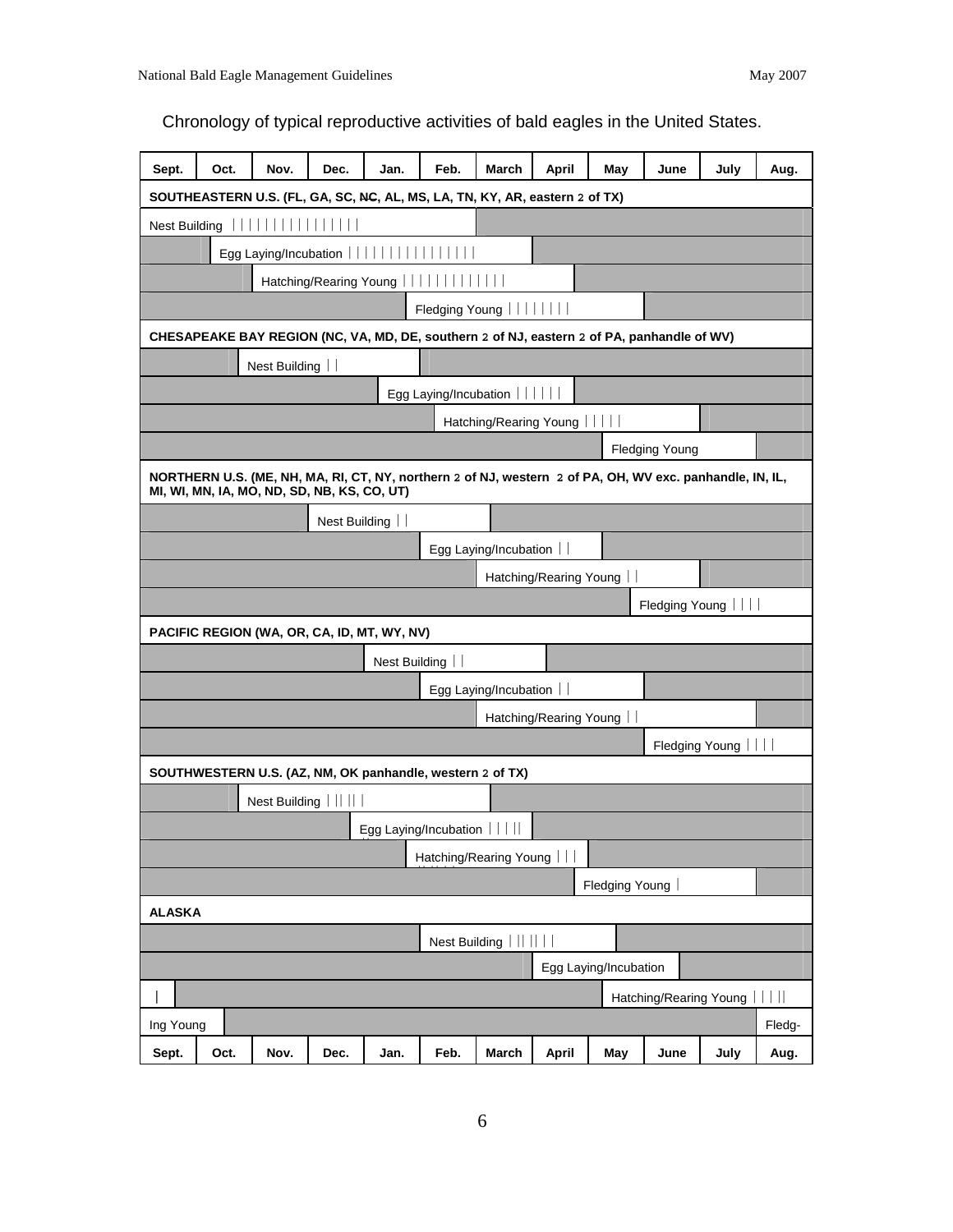## **How many chicks do bald eagles raise?**

The number of eagle eggs laid will vary from 1-3, with 1-2 eggs being the most common. Only one eagle egg is laid per day, although not always on successive days. Hatching of young occurs on different days with the result that chicks in the same nest are sometimes of unequal size. The overall national fledging rate is approximately one chick per nest, annually, which results in a healthy expanding population.

#### **What do bald eagles eat?**

Bald eagles are opportunistic feeders. Fish comprise much of their diet, but they also eat waterfowl, shorebirds/colonial waterbirds, small mammals, turtles, and carrion. Because they are visual hunters, eagles typically locate their prey from a conspicuous perch, or soaring flight, then swoop down and strike. Wintering bald eagles often congregate in large numbers along streams to feed on spawning salmon or other fish species, and often gather in large numbers in areas below reservoirs, especially hydropower dams, where fish are abundant. Wintering eagles also take birds from rafts of ducks at reservoirs and rivers, and congregate on melting ice shelves to scavenge dead fish from the current or the soft melting ice. Bald eagles will also feed on carcasses along roads, in landfills, and at feedlots.

During the breeding season, adults carry prey to the nest to feed the young. Adults feed their chicks by tearing off pieces of food and holding them to the beaks of the eaglets. After fledging, immature eagles are slow to develop hunting skills, and must learn to locate reliable food sources and master feeding techniques. Young eagles will congregate together, often feeding upon easily acquired food such as carrion and fish found in abundance at the mouths of streams and shallow bays and at landfills.

#### **The impact of human activity on nesting bald eagles**

During the breeding season, bald eagles are sensitive to a variety of human activities. However, not all bald eagle pairs react to human activities in the same way. Some pairs nest successfully just dozens of yards from human activity, while others abandon nest sites in response to activities much farther away. This variability may be related to a number of factors, including visibility, duration, noise levels, extent of the area affected by the activity, prior experiences with humans, and tolerance of the individual nesting pair. The relative sensitivity of bald eagles during various stages of the breeding season is outlined in the following table.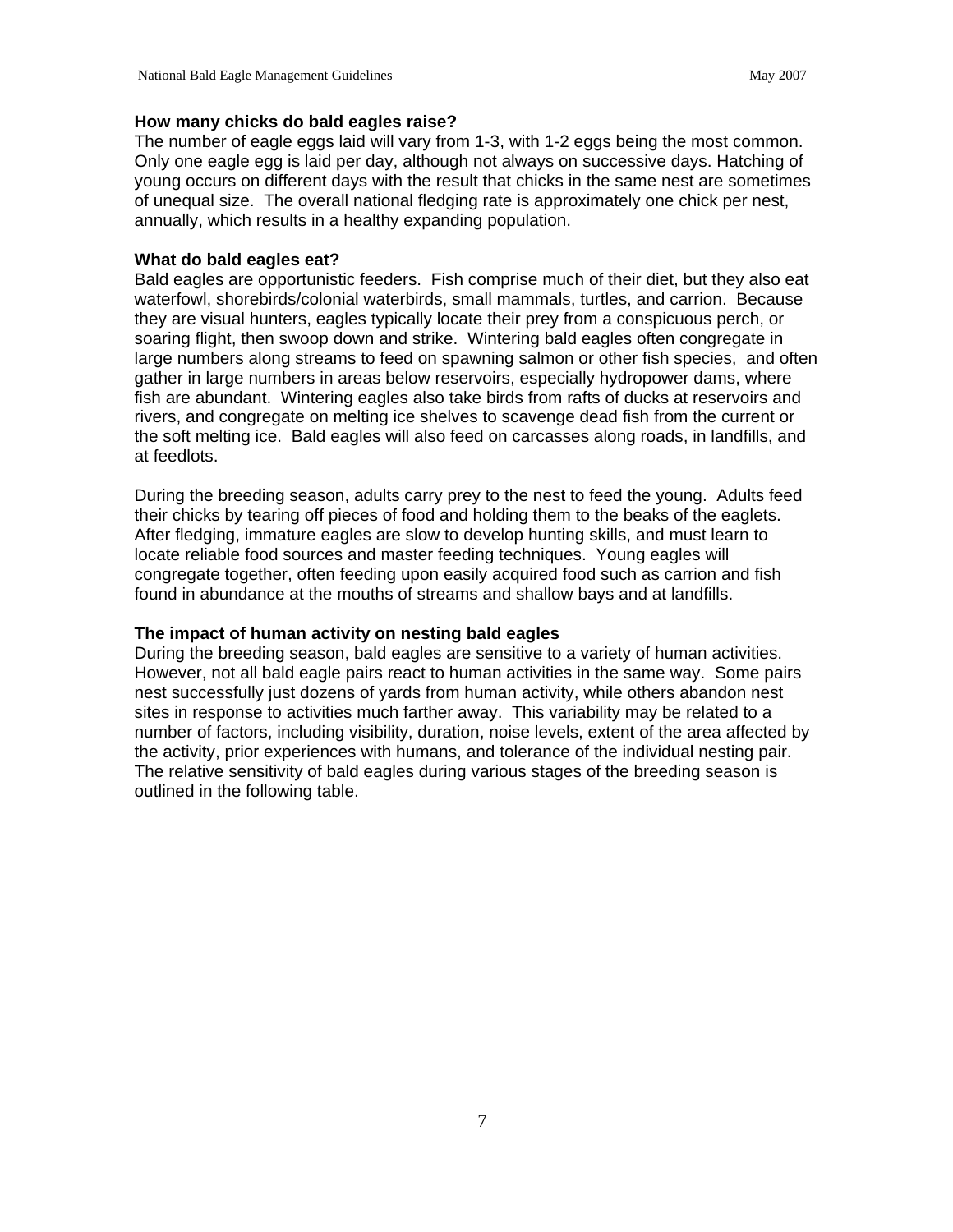| <b>Phase</b> | <b>Activity</b>                                               | <b>Sensitivity to</b><br><b>Human Activity</b>            | <b>Comments</b>                                                                                                                                                                                                                                        |
|--------------|---------------------------------------------------------------|-----------------------------------------------------------|--------------------------------------------------------------------------------------------------------------------------------------------------------------------------------------------------------------------------------------------------------|
|              | Courtship and<br><b>Nest Building</b>                         | Most sensitive<br>period; likely to<br>respond negatively | Most critical time period. Disturbance is manifested in nest<br>abandonment. Bald eagles in newly established territories are<br>more prone to abandon nest sites.                                                                                     |
| $\mathbf{u}$ | Egg laying                                                    | Very sensitive<br>period                                  | Human activity of even limited duration may cause nest<br>desertion and abandonment of territory for the breeding<br>season.                                                                                                                           |
| Ш            | Incubation and<br>early nestling<br>period (up to 4<br>weeks) | Very sensitive<br>period                                  | Adults are less likely to abandon the nest near and after<br>hatching. However, flushed adults leave eggs and young<br>unattended; eggs are susceptible to cooling, loss of moisture,<br>overheating, and predation; young are vulnerable to elements. |
| IV           | Nestling<br>period, 4 to 8<br>weeks                           | Moderately<br>sensitive period                            | Likelihood of nest abandonment and vulnerability of the<br>nestlings to elements somewhat decreases. However,<br>nestlings may miss feedings, affecting their survival.                                                                                |
| v            | Nestlings 8<br>weeks through<br>fledging                      | Very sensitive<br>period                                  | Gaining flight capability, nestlings 8 weeks and older may flush<br>from the nest prematurely due to disruption and die.                                                                                                                               |

**Nesting Bald Eagle Sensitivity to Human Activities**

If agitated by human activities, eagles may inadequately construct or repair their nest, may expend energy defending the nest rather than tending to their young, or may abandon the nest altogether. Activities that cause prolonged absences of adults from their nests can jeopardize eggs or young. Depending on weather conditions, eggs may overheat or cool too much and fail to hatch. Unattended eggs and nestlings are subject to predation. Young nestlings are particularly vulnerable because they rely on their parents to provide warmth or shade, without which they may die as a result of hypothermia or heat stress. If food delivery schedules are interrupted, the young may not develop healthy plumage, which can affect their survival. In addition, adults startled while incubating or brooding young may damage eggs or injure their young as they abruptly leave the nest. Older nestlings no longer require constant attention from the adults, but they may be startled by loud or intrusive human activities and prematurely jump from the nest before they are able to fly or care for themselves. Once fledged, juveniles range up to  $\frac{1}{4}$  mile from the nest site, often to a site with minimal human activity. During this period, until about six weeks after departure from the nest, the juveniles still depend on the adults to feed them.

#### **The impact of human activity on foraging and roosting bald eagles**

Disruption, destruction, or obstruction of roosting and foraging areas can also negatively affect bald eagles. Disruptive activities in or near eagle foraging areas can interfere with feeding, reducing chances of survival. Interference with feeding can also result in reduced productivity (number of young successfully fledged). Migrating and wintering bald eagles often congregate at specific sites for purposes of feeding and sheltering. Bald eagles rely on established roost sites because of their proximity to sufficient food sources. Roost sites are usually in mature trees where the eagles are somewhat sheltered from the wind and weather. Human activities near or within communal roost sites may prevent eagles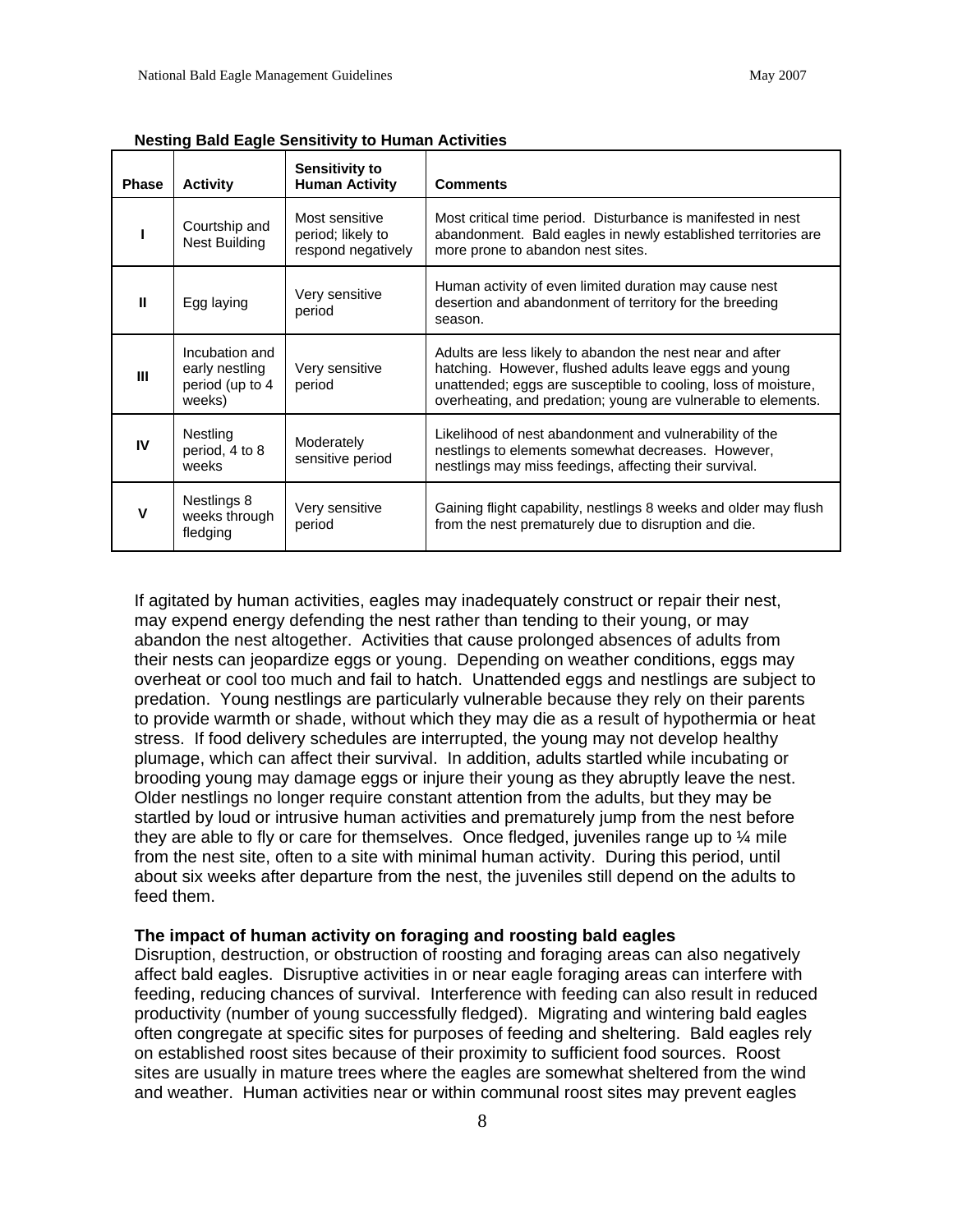from feeding or taking shelter, especially if there are not other undisturbed and productive feeding and roosting sites available. Activities that permanently alter communal roost sites and important foraging areas can altogether eliminate the elements that are essential for feeding and sheltering eagles.

Where a human activity agitates or bothers roosting or foraging bald eagles to the degree that causes injury or substantially interferes with breeding, feeding, or sheltering behavior and causes, or is likely to cause, a loss of productivity or nest abandonment, the conduct of the activity constitutes a violation of the Eagle Act's prohibition against disturbing eagles. The circumstances that might result in such an outcome are difficult to predict without detailed site-specific information. If your activities may disturb roosting or foraging bald eagles, you should contact your local Fish and Wildlife Service Field Office (see page 16) for advice and recommendations for how to avoid such disturbance.

# **RECOMMENDATIONS FOR AVOIDING DISTURBANCE AT NEST SITES**

In developing these Guidelines, we relied on existing state and regional bald eagle guidelines, scientific literature on bald eagle disturbance, and recommendations of state and Federal biologists who monitor the impacts of human activity on eagles. Despite these resources, uncertainties remain regarding the effects of many activities on eagles and how eagles in different situations may or may not respond to certain human activities. The Service recognizes this uncertainty and views the collection of better biological data on the response of eagles to disturbance as a high priority. To the extent that resources allow, the Service will continue to collect data on responses of bald eagles to human activities conducted according to the recommendations within these Guidelines to ensure that adequate protection from disturbance is being afforded, and to identify circumstances where the Guidelines might be modified. These data will be used to make future adjustments to the Guidelines.

To avoid disturbing nesting bald eagles, we recommend (1) keeping a distance between the activity and the nest (distance buffers), (2) maintaining preferably forested (or natural) areas between the activity and around nest trees (landscape buffers), and (3) avoiding certain activities during the breeding season. The buffer areas serve to minimize visual and auditory impacts associated with human activities near nest sites. Ideally, buffers would be large enough to protect existing nest trees and provide for alternative or replacement nest trees.

The size and shape of effective buffers vary depending on the topography and other ecological characteristics surrounding the nest site. In open areas where there are little or no forested or topographical buffers, such as in many western states, distance alone must serve as the buffer. Consequently, in open areas, the distance between the activity and the nest may need to be larger than the distances recommended under Categories A and B of these guidelines (pg. 12) if no landscape buffers are present. The height of the nest above the ground may also ameliorate effects of human activities; eagles at higher nests may be less prone to disturbance.

In addition to the physical features of the landscape and nest site, the appropriate size for the distance buffer may vary according to the historical tolerances of eagles to human activities in particular localities, and may also depend on the location of the nest in relation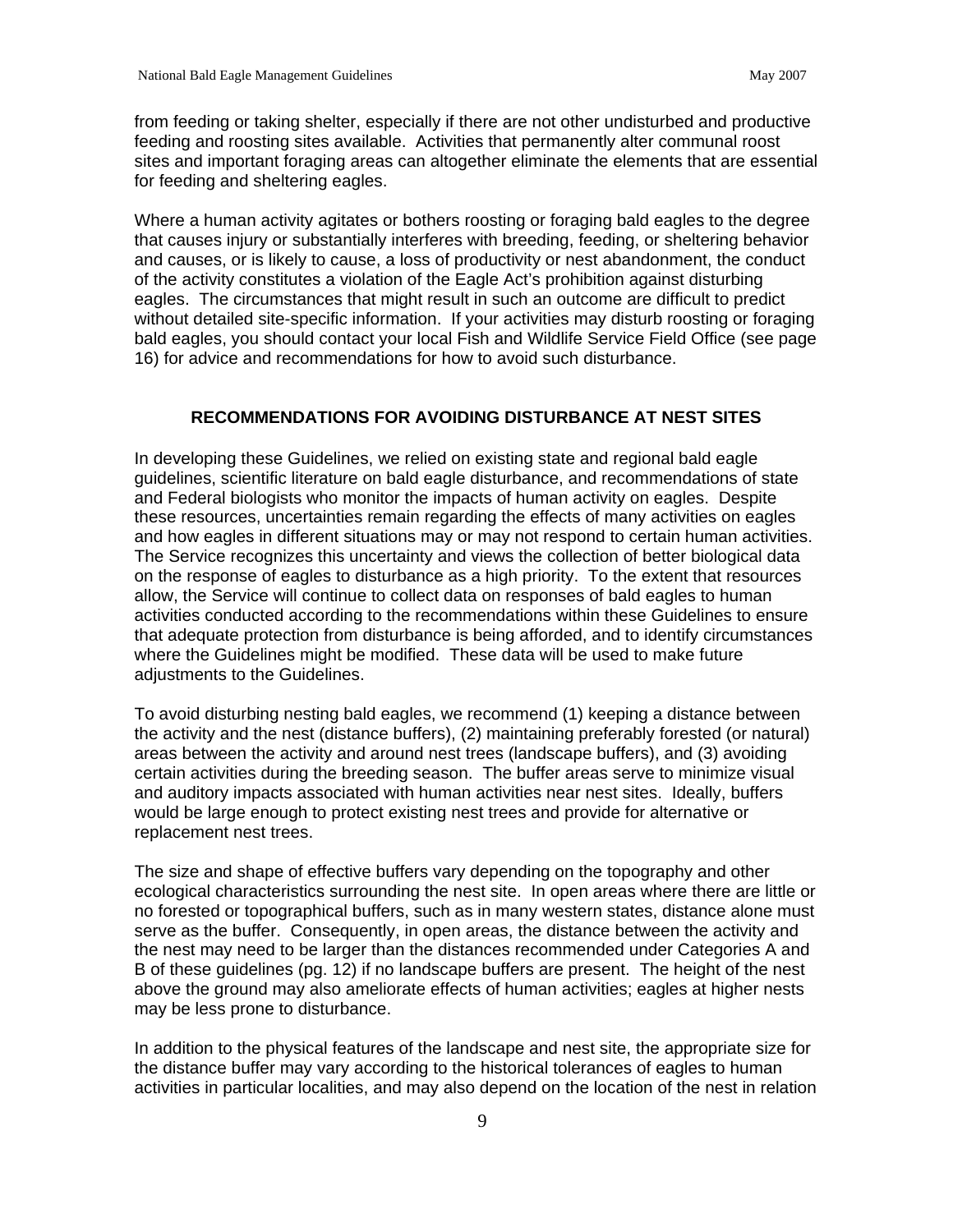to feeding and roosting areas used by the eagles. Increased competition for nest sites may lead bald eagles to nest closer to human activity (and other eagles).

Seasonal restrictions can prevent the potential impacts of many shorter-term, obtrusive activities that do not entail landscape alterations (e.g. fireworks, outdoor concerts). In proximity to the nest, these kinds of activities should be conducted only outside the breeding season. For activities that entail both short-term, obtrusive characteristics and more permanent impacts (e.g., building construction), we recommend a combination of both approaches: retaining a landscape buffer *and* observing seasonal restrictions.

For assistance in determining the appropriate size and configuration of buffers or the timing of activities in the vicinity of a bald eagle nest, we encourage you to contact the nearest U.S. Fish and Wildlife Service Field Office (see page 16).

#### **Existing Uses**

Eagles are unlikely to be disturbed by routine use of roads, homes, and other facilities where such use pre-dates the eagles' successful nesting activity in a given area. Therefore, in most cases *ongoing* existing uses may proceed with the same intensity with little risk of disturbing bald eagles. However, some *intermittent, occasional, or irregular*  uses that pre-date eagle nesting in an area may disturb bald eagles. For example: a pair of eagles may begin nesting in an area and subsequently be disturbed by activities associated with an annual outdoor flea market, even though the flea market has been held annually at the same location. In such situations, human activity should be adjusted or relocated to minimize potential impacts on the nesting pair.

# **ACTIVITY-SPECIFIC GUIDELINES**

The following section provides the Service=s management recommendations for avoiding bald eagle disturbance as a result of new or intermittent activities proposed in the vicinity of bald eagle nests. Activities are separated into 8 categories  $(A - H)$  based on the nature and magnitude of impacts to bald eagles that usually result from the type of activity. Activities with similar or comparable impacts are grouped together.

In most cases, impacts will vary based on the visibility of the activity from the eagle nest and the degree to which similar activities are already occurring in proximity to the nest site. Visibility is a factor because, in general, eagles are more prone to disturbance when an activity occurs in full view. For this reason, we recommend that people locate activities farther from the nest structure in areas with open vistas, in contrast to areas where the view is shielded by rolling topography, trees, or other screening factors. The recommendations also take into account the existence of similar activities in the area because the continued presence of nesting bald eagles in the vicinity of the existing activities indicates that the eagles in that area can tolerate a greater degree of human activity than we can generally expect from eagles in areas that experience fewer human impacts. To illustrate how these factors affect the likelihood of disturbing eagles, we have incorporated the recommendations for some activities into a table (categories A and B).

First, determine which category your activity falls into (between categories  $A - H$ ). If the activity you plan to undertake is not specifically addressed in these guidelines, follow the recommendations for the most similar activity represented.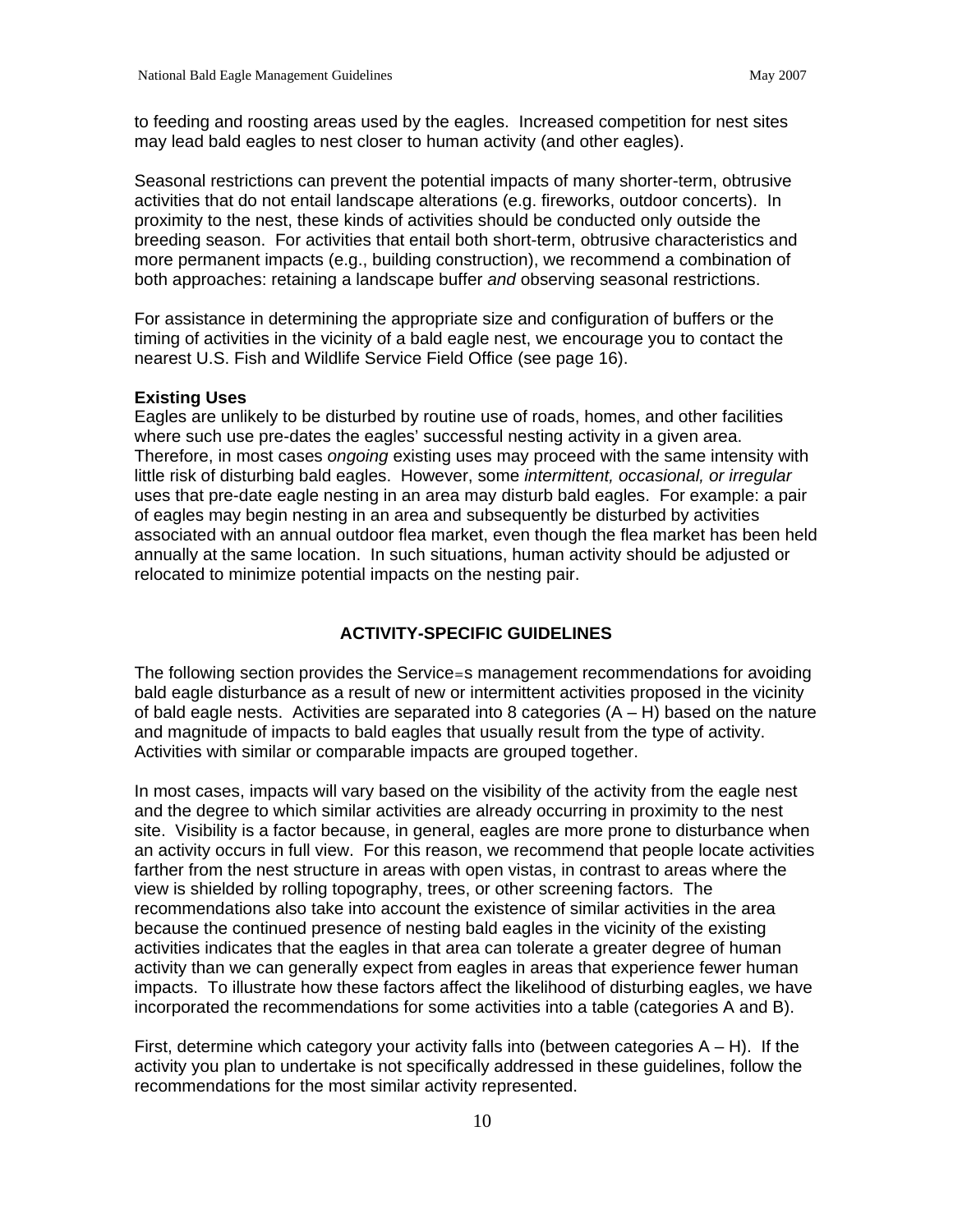If your activity is under A or B, our recommendations are in table form. The vertical axis shows the degree of visibility of the activity from the nest. The horizontal axis (header row) represents the degree to which similar activities are ongoing in the vicinity of the nest. Locate the row that best describes how visible your activity will be from the eagle nest. Then, choose the column that best describes the degree to which similar activities are ongoing in the vicinity of the eagle nest. The box where the column and row come together contains our management recommendations for how far you should locate your activity from the nest to avoid disturbing the eagles. The numerical distances shown in the tables are the closest the activity should be conducted relative to the nest. In some cases we have included additional recommendations (other than recommended *distance* from the nest) you should follow to help ensure that your activity will not disturb the eagles.

#### **Alternate nests**

For activities that entail permanent landscape alterations that may result in bald eagle disturbance, these recommendations apply to both active and alternate bald eagle nests. Disturbance becomes an issue with regard to alternate nests if eagles return for breeding purposes and react to land use changes that occurred while the nest was inactive. The likelihood that an alternate nest will again become active decreases the longer it goes unused. If you plan activities in the vicinity of an alternate bald eagle nest and have information to show that the nest has not been active during the preceding 5 breeding seasons, the recommendations provided in these guidelines for avoiding disturbance around the nest site may no longer be warranted. The nest itself remains protected by other provisions of the Eagle Act, however, and may not be destroyed.

If special circumstances exist that make it unlikely an inactive nest will be reused before 5 years of disuse have passed, and you believe that the probability of reuse is low enough to warrant disregarding the recommendations for avoiding disturbance, you should be prepared to provide all the reasons for your conclusion, including information regarding past use of the nest site. Without sufficient documentation, you should continue to follow these guidelines when conducting activities around the nest site. If we are able to determine that it is unlikely the nest will be reused, we may advise you that the recommendations provided in these guidelines for avoiding disturbance are no longer necessary around that nest site.

This guidance is intended to minimize disturbance, as defined by Federal regulation. In addition to Federal laws, most states and some tribes and smaller jurisdictions have additional laws and regulations protecting bald eagles. In some cases those laws and regulations may be more protective (restrictive) than these Federal guidelines.

#### **Temporary Impacts**

For activities that have temporary impacts, such as the use of loud machinery, fireworks displays, or summer boating activities, we recommend seasonal restrictions. These types of activities can generally be carried out outside of the breeding season without causing disturbance. The recommended restrictions for these types of activities can be lifted for alternate nests within a particular territory, including nests that were attended during the current breeding season but not used to raise young, after eggs laid in another nest within the territory have hatched (depending on the distance between the alternate nest and the active nest).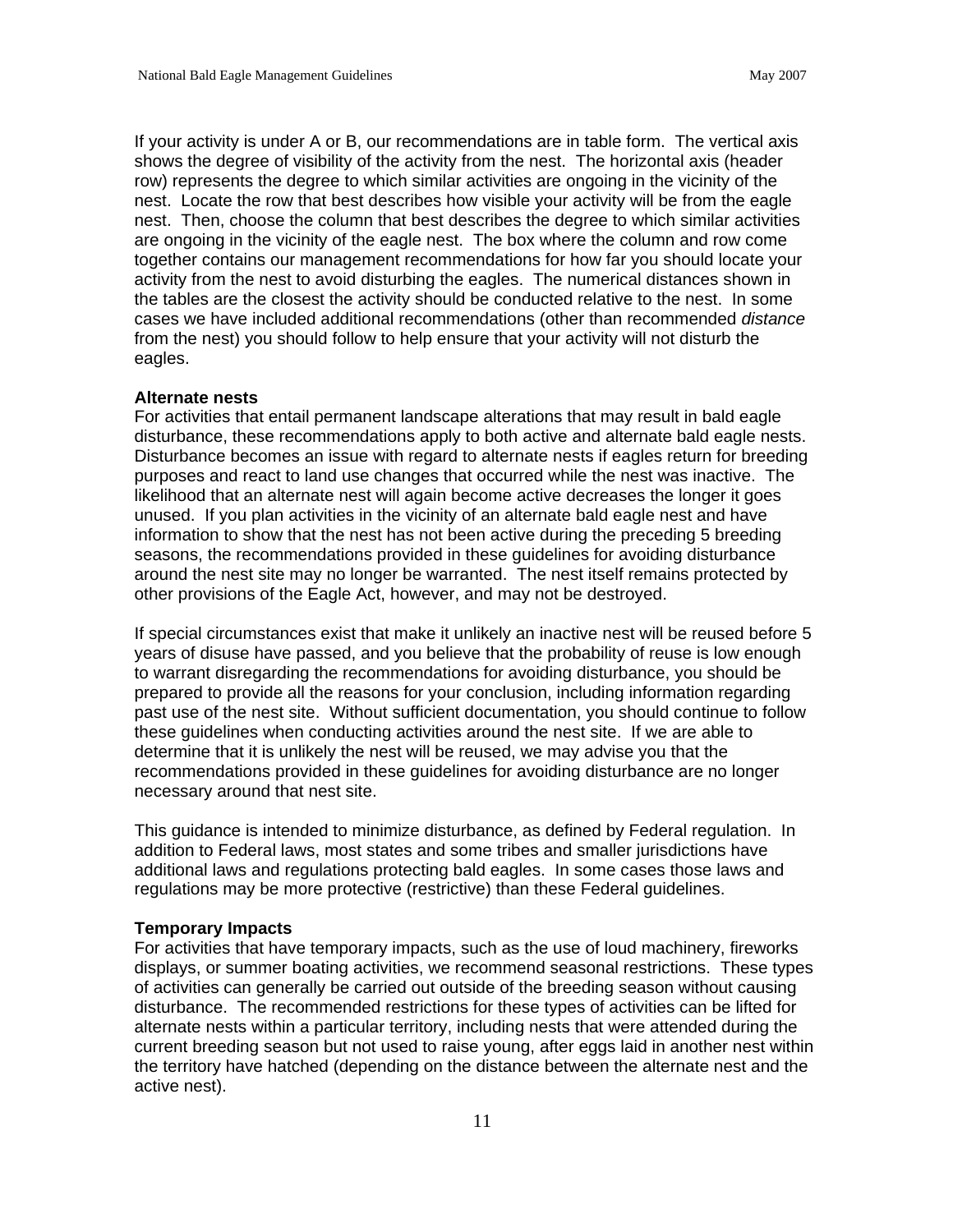In general, activities should be kept as far away from nest trees as possible; loud and disruptive activities should be conducted when eagles are not nesting; and activity between the nest and the nearest foraging area should be minimized. If the activity you plan to undertake is not specifically addressed in these guidelines, follow the recommendations for the most similar activity addressed, or contact your local U.S. Fish and Wildlife Service Field Office for additional guidance.

If you believe that special circumstances apply to your situation that increase or diminish the likelihood of bald eagle disturbance, or if it is not possible to adhere to the guidelines, you should contact your local Service Field Office for further guidance.

# **Category A:**

Building construction, 1 or 2 story, with project footprint of  $\frac{1}{2}$  acre or less. Construction of roads, trails, canals, power lines, and other linear utilities. Agriculture and aquaculture – new or expanded operations. Alteration of shorelines or wetlands. Installation of docks or moorings. Water impoundment.

#### **Category B:**

Building construction, 3 or more stories. Building construction, 1 or 2 story, with project footprint of more than ½ acre. Installation or expansion of marinas with a capacity of 6 or more boats. Mining and associated activities. Oil and natural gas drilling and refining and associated activities.

|                                                            | If there is no similar activity<br>within 1 mile of the nest                                                                                                                            | If there is similar activity closer<br>than 1 mile from the nest                                                                                                                           |
|------------------------------------------------------------|-----------------------------------------------------------------------------------------------------------------------------------------------------------------------------------------|--------------------------------------------------------------------------------------------------------------------------------------------------------------------------------------------|
| If the activity<br>will be visible<br>from the nest        | 660 feet. Landscape buffers are<br>recommended.                                                                                                                                         | 660 feet, or as close as existing<br>tolerated activity of similar scope.<br>Landscape buffers are<br>recommended.                                                                         |
| If the activity<br>will not be<br>visible from the<br>nest | Category A:<br>330 feet. Clearing, external<br>construction, and landscaping<br>between 330 feet and 660 feet<br>should be done outside breeding<br>season.<br>Category B:<br>660 feet. | 330 feet, or as close as existing<br>tolerated activity of similar scope.<br>Clearing, external construction and<br>landscaping within 660 feet should<br>be done outside breeding season. |

The numerical distances shown in the table are the closest the activity should be conducted relative to the nest.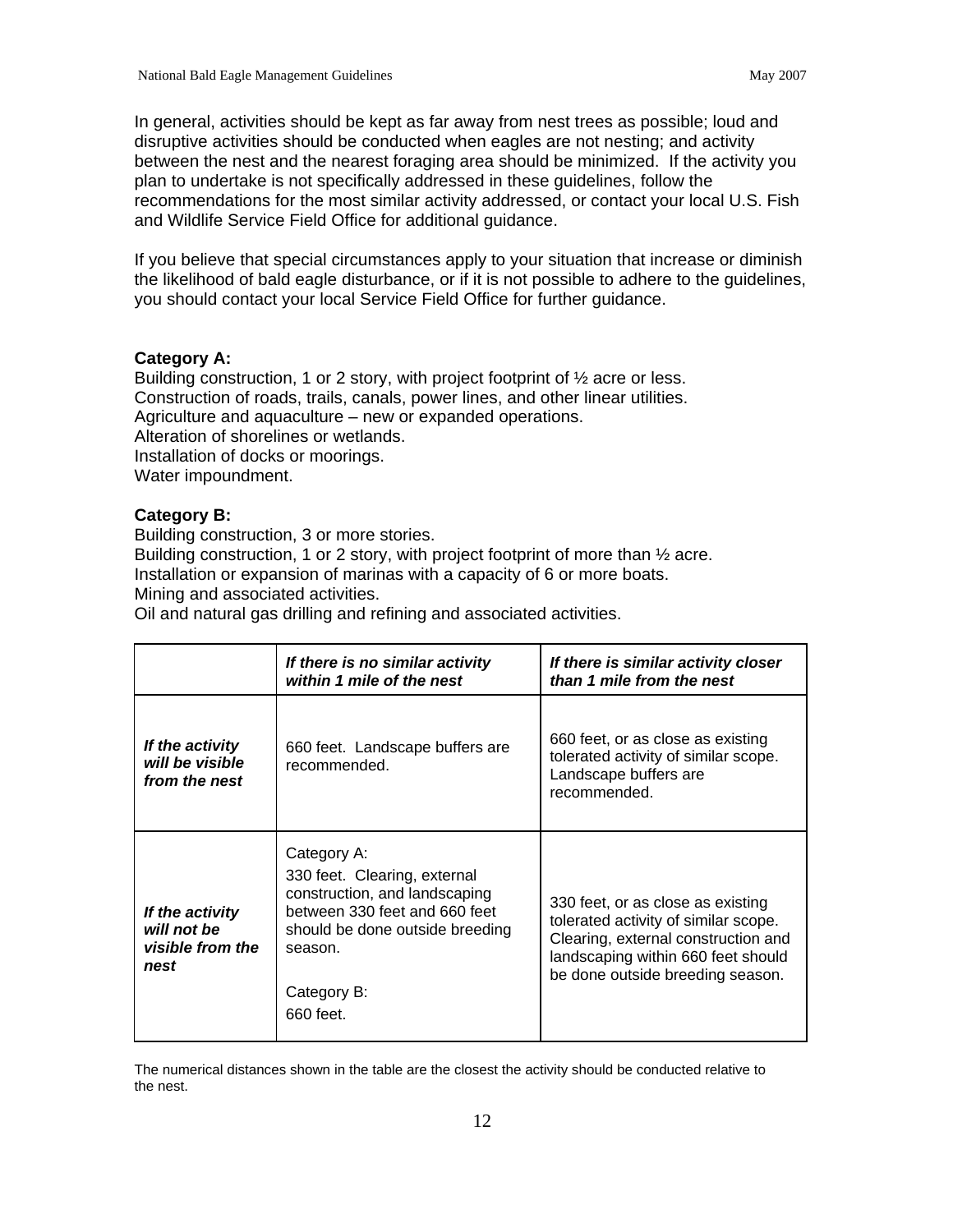# **Category C. Timber Operations and Forestry Practices**

- Avoid clear cutting or removal of overstory trees within 330 feet of the nest at any time.
- Avoid timber harvesting operations, including road construction and chain saw and yarding operations, during the breeding season within 660 feet of the nest. The distance may be decreased to 330 feet around alternate nests within a particular territory, including nests that were attended during the current breeding season but not used to raise young, after eggs laid in another nest within the territory have hatched.
- Selective thinning and other silviculture management practices designed to conserve or enhance habitat, including prescribed burning close to the nest tree, should be undertaken outside the breeding season. Precautions such as raking leaves and woody debris from around the nest tree should be taken to prevent crown fire or fire climbing the nest tree. If it is determined that a burn during the breeding season would be beneficial, then, to ensure that no take or disturbance will occur, these activities should be conducted only when neither adult eagles nor young are present at the nest tree (i.e., at the beginning of, or end of, the breeding season, either before the particular nest is active or after the young have fledged from that nest). Appropriate Federal and state biologists should be consulted before any prescribed burning is conducted during the breeding season.
- Avoid construction of log transfer facilities and in-water log storage areas within 330 feet of the nest.

**Category D. Off-road vehicle use** (including snowmobiles). No buffer is necessary around nest sites outside the breeding season. During the breeding season, do not operate off-road vehicles within 330 feet of the nest. In open areas, where there is increased visibility and exposure to noise, this distance should be extended to 660 feet.

**Category E. Motorized Watercraft use** (including jet skis/personal watercraft).No buffer is necessary around nest sites outside the breeding season. During the breeding season, within 330 feet of the nest, (1) do not operate jet skis (personal watercraft), and (2) avoid concentrations of noisy vessels (e.g., commercial fishing boats and tour boats), except where eagles have demonstrated tolerance for such activity. Other motorized boat traffic passing within 330 feet of the nest should attempt to minimize trips and avoid stopping in the area where feasible, particularly where eagles are unaccustomed to boat traffic. Buffers for airboats should be larger than 330 feet due to the increased noise they generate, combined with their speed, maneuverability, and visibility.

**Category F. Non-motorized recreation and human entry** (e.g., hiking, camping, fishing, hunting, birdwatching, kayaking, canoeing). No buffer is necessary around nest sites outside the breeding season. If the activity will be visible or highly audible from the nest, maintain a 330-foot buffer during the breeding season, particularly where eagles are unaccustomed to such activity.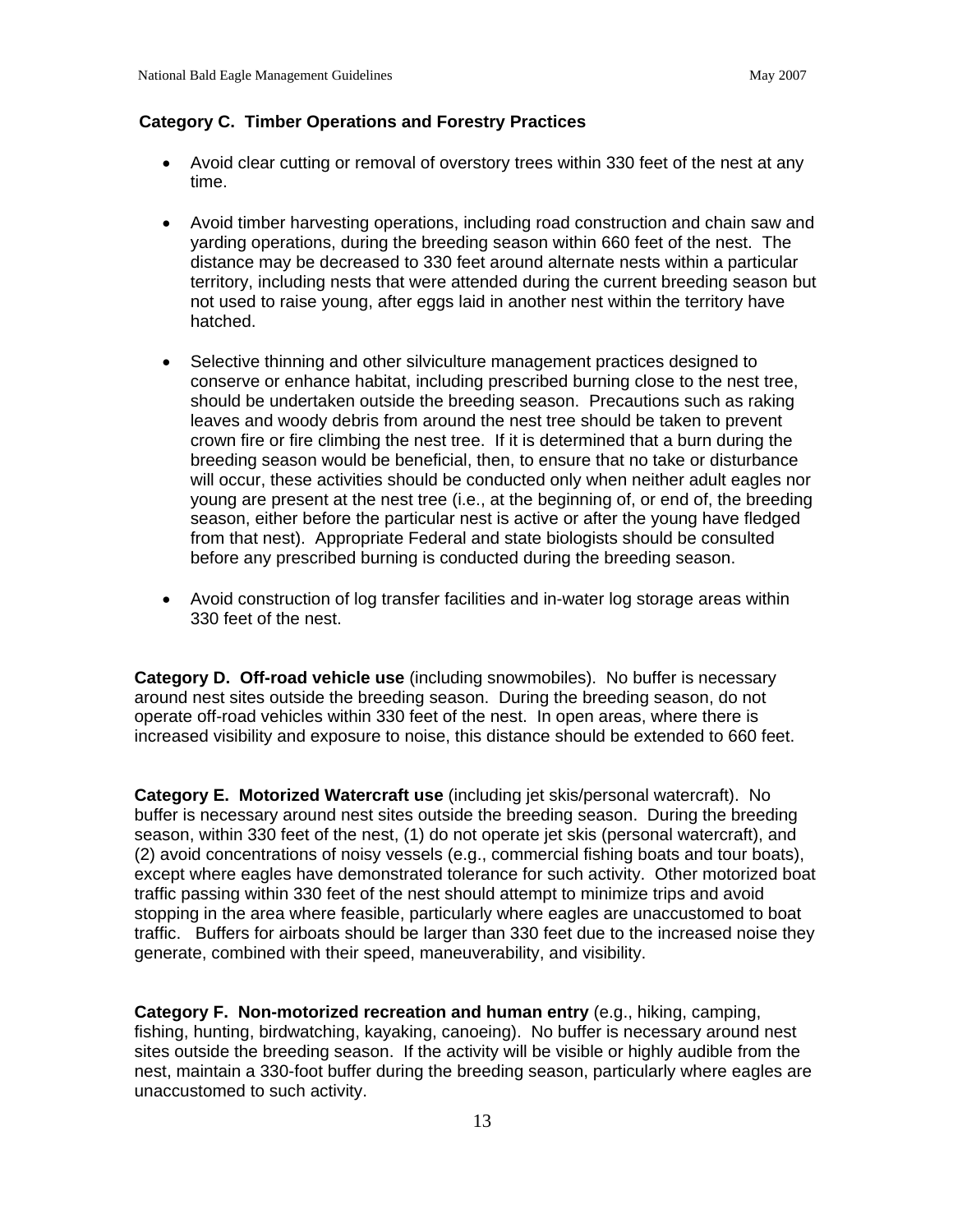# **Category G. Helicopters and fixed-wing aircraft**.

Except for authorized biologists trained in survey techniques, avoid operating aircraft within 1,000 feet of the nest during the breeding season, except where eagles have demonstrated tolerance for such activity.

# **Category H. Blasting and other loud, intermittent noises**.

Avoid blasting and other activities that produce extremely loud noises within 1/2 mile of active nests, unless greater tolerance to the activity (or similar activity) has been demonstrated by the eagles in the nesting area. This recommendation applies to the use of fireworks classified by the Federal Department of Transportation as Class B explosives, which includes the larger fireworks that are intended for licensed public display.

# **RECOMMENDATIONS FOR AVOIDING DISTURBANCE AT FORAGING AREAS AND COMMUNAL ROOST SITES**

- 1. Minimize potentially disruptive activities and development in the eagles' direct flight path between their nest and roost sites and important foraging areas.
- 2. Locate long-term and permanent water-dependent facilities, such as boat ramps and marinas, away from important eagle foraging areas.
- 3. Avoid recreational and commercial boating and fishing near critical eagle foraging areas during peak feeding times (usually early to mid-morning and late afternoon), except where eagles have demonstrated tolerance to such activity.
- 4. Do not use explosives within ½ mile (or within 1 mile in open areas) of communal roosts when eagles are congregating, without prior coordination with the U.S. Fish and Wildlife Service and your state wildlife agency.
- 5. Locate aircraft corridors no closer than 1,000 feet vertical or horizontal distance from communal roost sites.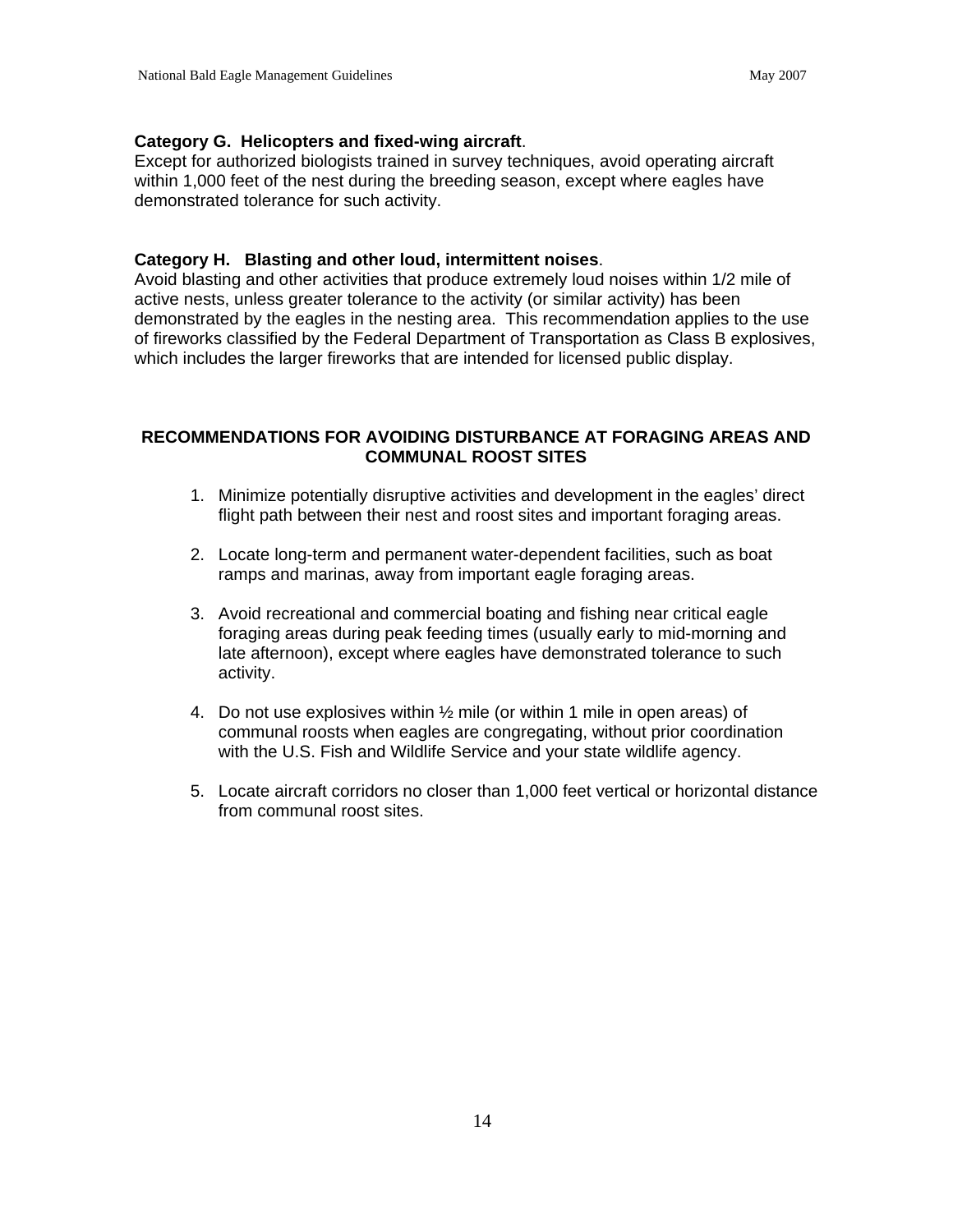#### **ADDITIONAL RECOMMENDATIONS TO BENEFIT BALD EAGLES**

The following are additional management practices that landowners and planners can exercise for added benefit to bald eagles.

- 1. Protect and preserve potential roost and nest sites by retaining mature trees and old growth stands, particularly within ½ mile from water.
- 2. Where nests are blown from trees during storms or are otherwise destroyed by the elements, continue to protect the site in the absence of the nest for up to three (3) complete breeding seasons. Many eagles will rebuild the nest and reoccupy the site.
- 3. To avoid collisions, site wind turbines, communication towers, and high voltage transmission power lines away from nests, foraging areas, and communal roost sites.
- 4. Employ industry-accepted best management practices to prevent birds from colliding with or being electrocuted by utility lines, towers, and poles. If possible, bury utility lines in important eagle areas.
- 5. Where bald eagles are likely to nest in human-made structures (e.g., cell phone towers) and such use could impede operation or maintenance of the structures or jeopardize the safety of the eagles, equip the structures with either (1) devices engineered to discourage bald eagles from building nests, or (2) nesting platforms that will safely accommodate bald eagle nests without interfering with structure performance.
- 6. Immediately cover carcasses of euthanized animals at landfills to protect eagles from being poisoned.
- 7. Do not intentionally feed bald eagles. Artificially feeding bald eagles can disrupt their essential behavioral patterns and put them at increased risk from power lines, collision with windows and cars, and other mortality factors.
- 8. Use pesticides, herbicides, fertilizers, and other chemicals only in accordance with Federal and state laws.
- 9. Monitor and minimize dispersal of contaminants associated with hazardous waste sites (legal or illegal), permitted releases, and runoff from agricultural areas, especially within watersheds where eagles have shown poor reproduction or where bioaccumulating contaminants have been documented. These factors present a risk of contamination to eagles and their food sources.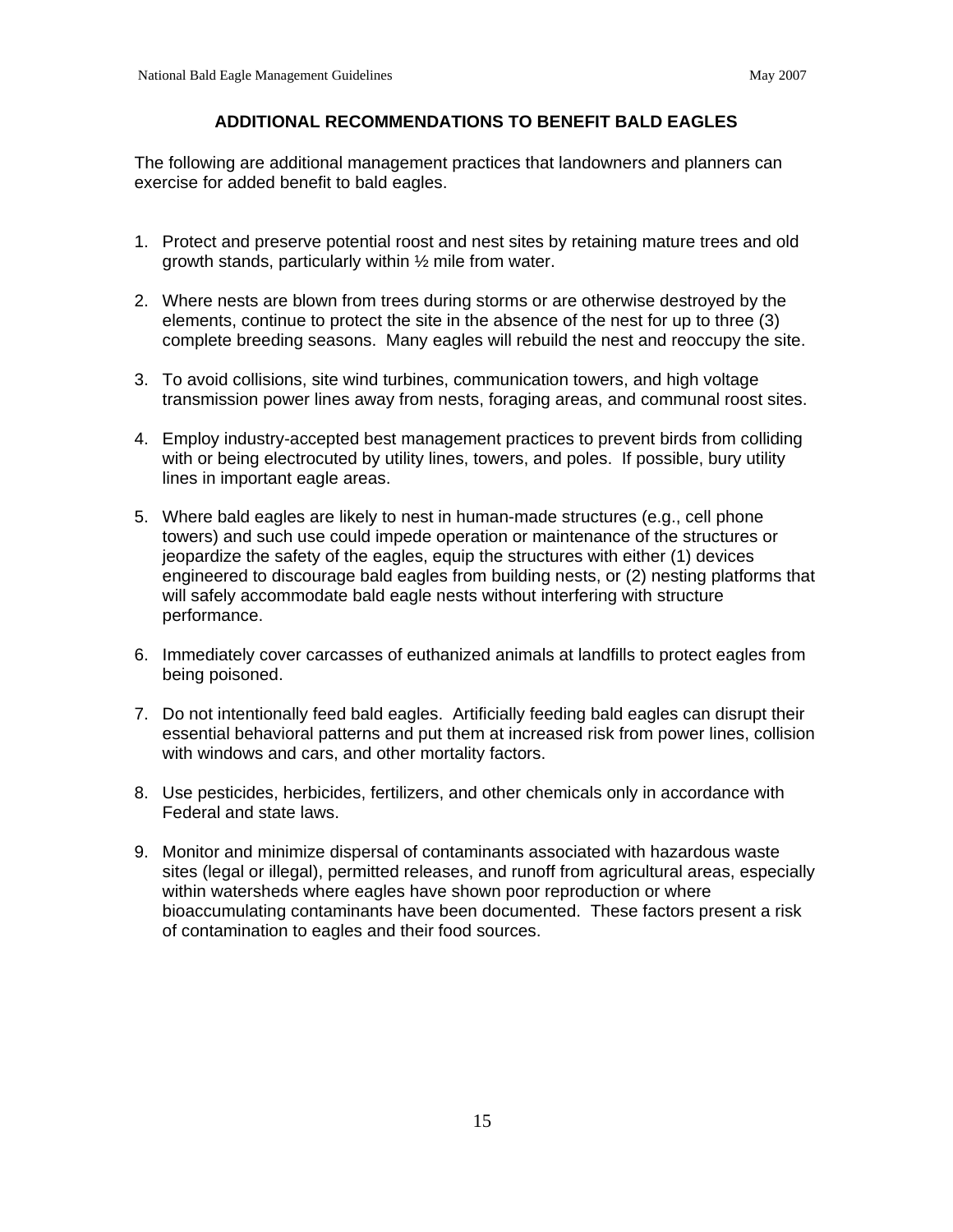# **CONTACTS**

The following U.S. Fish and Wildlife Service Field Offices provide technical assistance on bald eagle management:

| New Jersey<br>Pleasantville<br>(609) 646-9310<br>Alaska<br>Anchorage<br>(907) 271-2888<br><b>New Mexico</b><br>Albuquerque<br>(505) 346-2525<br>Fairbanks<br>(907) 456-0203<br><b>New York</b><br>Cortland<br>(607) 753-9334 |  |
|------------------------------------------------------------------------------------------------------------------------------------------------------------------------------------------------------------------------------|--|
|                                                                                                                                                                                                                              |  |
|                                                                                                                                                                                                                              |  |
| Juneau<br>(907) 780-1160                                                                                                                                                                                                     |  |
| Long Island<br>(631) 776-1401<br>Phoenix<br>(602) 242-0210<br>Arizona                                                                                                                                                        |  |
| Raleigh<br>North Carolina<br>(919) 856-4520<br>Arkansas<br>(501) 513-4470<br>Conway                                                                                                                                          |  |
| Asheville<br>(828) 258-3939<br>California<br>Arcata<br>(707) 822-7201                                                                                                                                                        |  |
| <b>Bismarck</b><br>(701) 250-4481<br>North Dakota<br><b>Barstow</b><br>(760) 255-8852                                                                                                                                        |  |
| Ohio<br>(614) 469-6923<br>Reynoldsburg<br>Carlsbad<br>(760) 431-9440                                                                                                                                                         |  |
| (918) 581-7458<br>Oklahoma<br>Tulsa<br><b>Red Bluff</b><br>(530) 527-3043                                                                                                                                                    |  |
| Bend<br>(541) 383-7146<br>(916) 414-6000<br>Sacramento<br>Oregon                                                                                                                                                             |  |
| <b>Klamath Falls</b><br>(541) 885-8481<br>Stockton<br>(209) 946-6400                                                                                                                                                         |  |
| La Grande<br>(541) 962-8584<br>Ventura<br>(805) 644-1766                                                                                                                                                                     |  |
| Yreka<br>Newport<br>(541) 867-4558<br>(530) 842-5763                                                                                                                                                                         |  |
| Portland<br>(503) 231-6179<br>(303) 275-2370<br>Colorado<br>Lakewood                                                                                                                                                         |  |
| Roseburg<br>(541) 957-3474<br>Grand Junction (970) 243-2778                                                                                                                                                                  |  |
| <b>State College</b><br>(814) 234-4090<br>Pennsylvania<br>(See New Hampshire)<br>Connecticut                                                                                                                                 |  |
| Rhode Island<br>(See New Hampshire)<br>(See Maryland)<br>Delaware                                                                                                                                                            |  |
| South Carolina<br>Charleston<br>(843) 727-4707<br>Florida<br>Panama City<br>(850) 769-0552                                                                                                                                   |  |
| South Dakota<br>Pierre<br>(605) 224-8693<br>Vero Beach<br>(772) 562-3909                                                                                                                                                     |  |
| Cookeville<br>Tennessee<br>(931) 528-6481<br>Jacksonville<br>(904) 232-2580                                                                                                                                                  |  |
| <b>Clear Lake</b><br>(281) 286-8282<br><b>Texas</b><br>Georgia<br>Athens<br>(706) 613-9493                                                                                                                                   |  |
| West Valley City (801) 975-3330<br>Utah<br><b>Brunswick</b><br>(912) 265-9336                                                                                                                                                |  |
| (See New Hampshire)<br>Vermont<br>Columbus<br>(706) 544-6428                                                                                                                                                                 |  |
| <b>Virginia</b><br>Gloucester<br>(804) 693-6694<br><b>Boise</b><br>(208) 378-5243<br><u>Idaho</u>                                                                                                                            |  |
| Washington<br>Lacey<br>(306) 753-9440<br>Chubbuck<br>(208) 237-6975                                                                                                                                                          |  |
| Spokane<br>(509) 891-6839<br>Rock Island<br>(309) 757-5800<br><b>Illinois/Iowa</b>                                                                                                                                           |  |
| Wenatchee<br>(509) 665-3508<br>Indiana<br>Bloomington<br>(812) 334-4261                                                                                                                                                      |  |
| <b>West Virginia</b><br><b>Elkins</b><br>(304) 636-6586<br>Kansas<br>Manhattan<br>(785) 539-3474                                                                                                                             |  |
| Wisconsin<br>New Franken<br>(920) 866-1725<br>Frankfort<br>(502) 695-0468<br><b>Kentucky</b>                                                                                                                                 |  |
| Wyoming<br>Cheyenne<br>(307) 772-2374<br>Lafayette<br>(337) 291-3100<br>Louisiana                                                                                                                                            |  |
| Cody<br>(307) 578-5939<br>Old Town<br>Maine<br>(207) 827-5938                                                                                                                                                                |  |
| Maryland<br>Annapolis<br>(410) 573-4573                                                                                                                                                                                      |  |
| <b>Massachusetts</b><br>(See New Hampshire)                                                                                                                                                                                  |  |
| <b>National Office</b><br>Michigan<br>East Lansing<br>(517) 351-2555                                                                                                                                                         |  |
| U.S. Fish and Wildlife Service<br>Minnesota<br>Bloomington<br>(612) 725-3548                                                                                                                                                 |  |
| Division of Migratory Bird Management<br>Mississippi<br>Jackson<br>(601) 965-4900                                                                                                                                            |  |
| 4401 North Fairfax Drive, MBSP-4107<br>Columbia<br>(573) 234-2132<br><b>Missouri</b>                                                                                                                                         |  |
| Arlington, VA 22203-1610<br>Montana<br>Helena<br>(405) 449-5225                                                                                                                                                              |  |
| (703) 358-1714<br>Nebraska<br><b>Grand Island</b><br>(308) 382-6468                                                                                                                                                          |  |
| http://www.fws.gov/migratorybirds<br>Nevada<br>Las Vegas<br>(702) 515-5230                                                                                                                                                   |  |
| Reno<br>(775) 861-6300                                                                                                                                                                                                       |  |

# **State Agencies**

To contact a state wildlife agency, visit the Association of Fish & Wildlife Agencies' website at http://www.fishwildlife.org/where\_us.html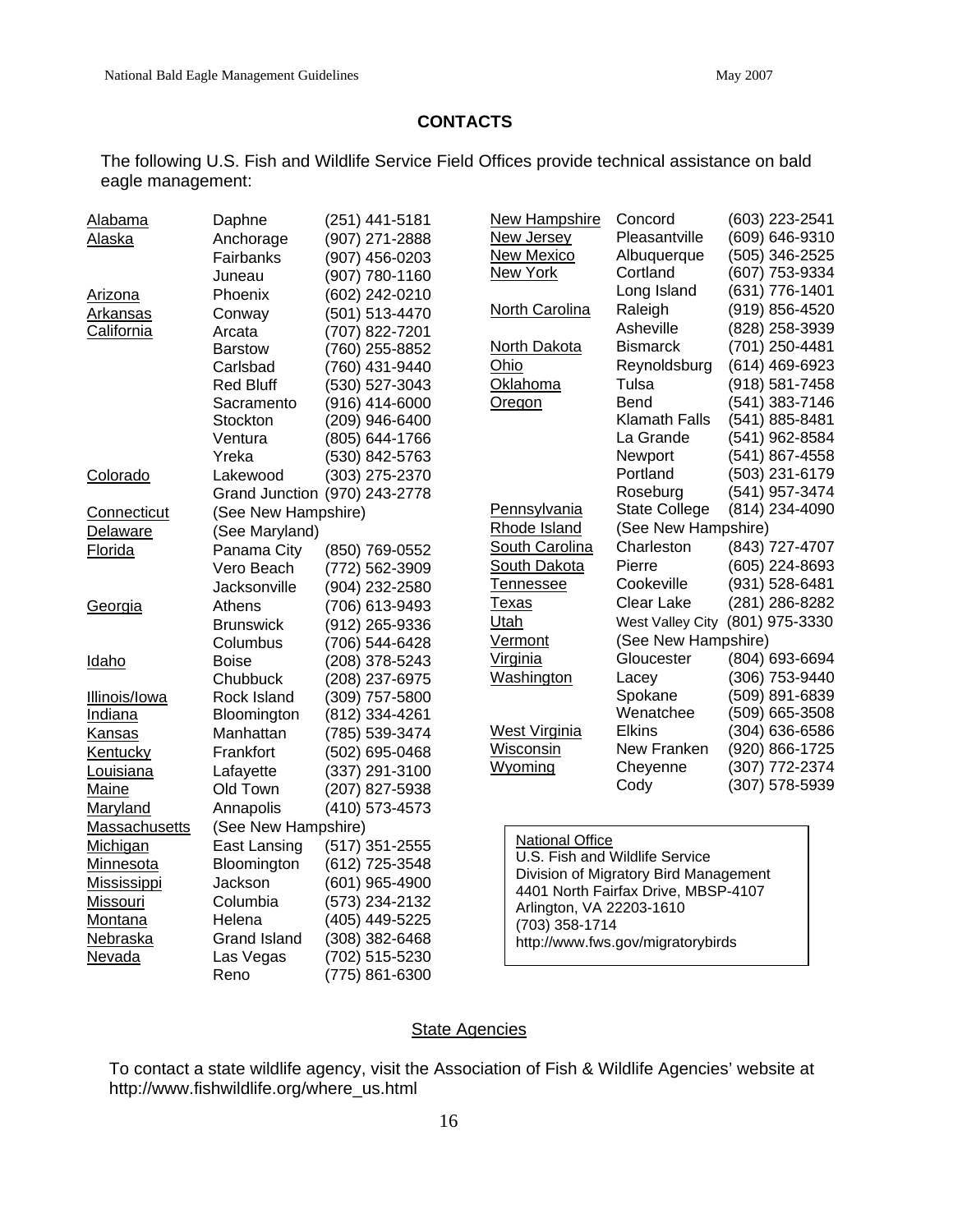# **GLOSSARY**

The definitions below apply to these National Bald Eagle Management Guidelines:

**Communal roost sites** – Areas where bald eagles gather and perch overnight – and sometimes during the day in the event of inclement weather. Communal roost sites are usually in large trees (live or dead) that are relatively sheltered from wind and are generally in close proximity to foraging areas. These roosts may also serve a social purpose for pair bond formation and communication among eagles. Many roost sites are used year after year.

**Disturb** – To agitate or bother a bald or golden eagle to a degree that causes, or is likely to cause, based on the best scientific information available, 1) injury to an eagle, 2) a decrease in its productivity, by substantially interfering with normal breeding, feeding, or sheltering behavior, or 3) nest abandonment, by substantially interfering with normal breeding, feeding, or sheltering behavior.

In addition to immediate impacts, this definition also covers impacts that result from humancaused alterations initiated around a previously used nest site during a time when eagles are not present, if, upon the eagle=s return, such alterations agitate or bother an eagle to a degree that injures an eagle or substantially interferes with normal breeding, feeding, or sheltering habits and causes, or is likely to cause, a loss of productivity or nest abandonment.

**Fledge** – To leave the nest and begin flying. For bald eagles, this normally occurs at 10-12 weeks of age.

**Fledgling** – A juvenile bald eagle that has taken the first flight from the nest but is not yet independent.

**Foraging area** – An area where eagles feed, typically near open water such as rivers, lakes, reservoirs, and bays where fish and waterfowl are abundant, or in areas with little or no water (i.e., rangelands, barren land, tundra, suburban areas, etc.) where other prey species (e.g., rabbit, rodents) or carrion (such as at landfills) are abundant.

**Landscape buffer** – A natural or human-made landscape feature that screens eagles from human activity (e.g., strip of trees, hill, cliff, berm, sound wall).

**Nest** – A structure built, maintained, or used by bald eagles for the purpose of reproduction. An **active** nest is a nest that is attended (built, maintained or used) by a pair of bald eagles during a given breeding season, whether or not eggs are laid. An **alternate** nest is a nest that is not used for breeding by eagles during a given breeding season.

**Nest abandonment** – Nest abandonment occurs when adult eagles desert or stop attending a nest and do not subsequently return and successfully raise young in that nest for the duration of a breeding season. Nest abandonment can be caused by altering habitat near a nest, even if the alteration occurs prior to the breeding season. Whether the eagles migrate during the non-breeding season, or remain in the area throughout the non-breeding season, nest abandonment can occur at any point between the time the eagles return to the nesting site for the breeding season and the time when all progeny from the breeding season have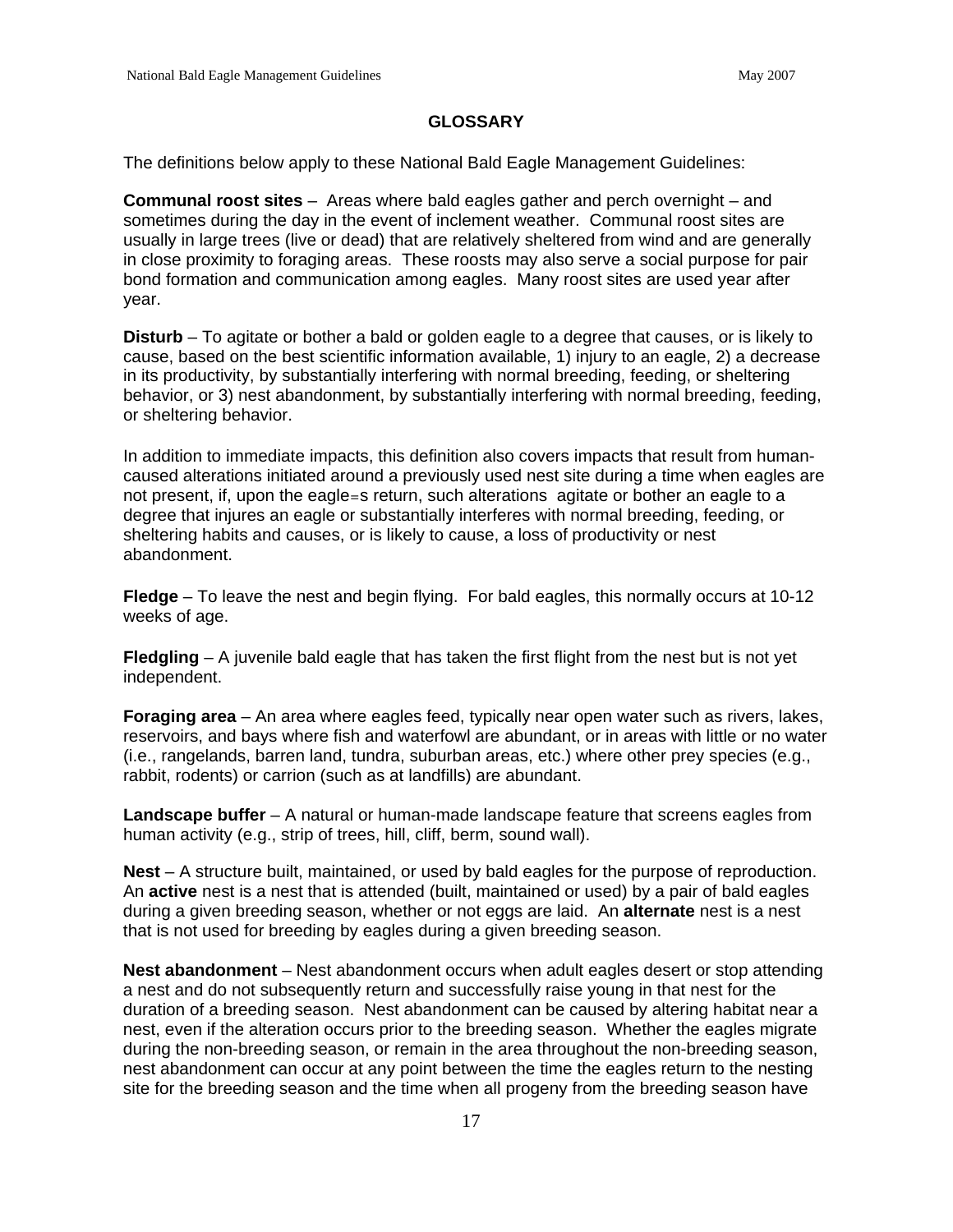#### dispersed.

**Project footprint** – The area of land (and water) that will be permanently altered for a development project, including access roads.

**Similar scope** – In the vicinity of a bald eagle nest, an existing activity is of similar scope to a new activity where the types of impacts to bald eagles are similar in nature, and the impacts of the existing activity are of the same or greater magnitude than the impacts of the potential new activity. Examples: (1) An existing single-story home 200 feet from a nest is similar in scope to an additional single-story home 200 feet from the nest; (2) An existing multi-story, multi-family dwelling 150 feet from a nest has impacts of a greater magnitude than a potential new single-family home 200 feet from the nest; (3) One existing singlefamily home 200 feet from the nest has impacts of a lesser magnitude than three singlefamily homes 200 feet from the nest; (4) an existing single-family home 200 feet from a communal roost has impacts of a lesser magnitude than a single-family home 300 feet from the roost but 40 feet from the eagles' foraging area. The existing activities in examples (1) and (2) are of similar scope, while the existing activities in example (3) and (4) are not.

**Vegetative buffer** – An area surrounding a bald eagle nest that is wholly or largely covered by forest, vegetation, or other natural ecological characteristics, and separates the nest from human activities.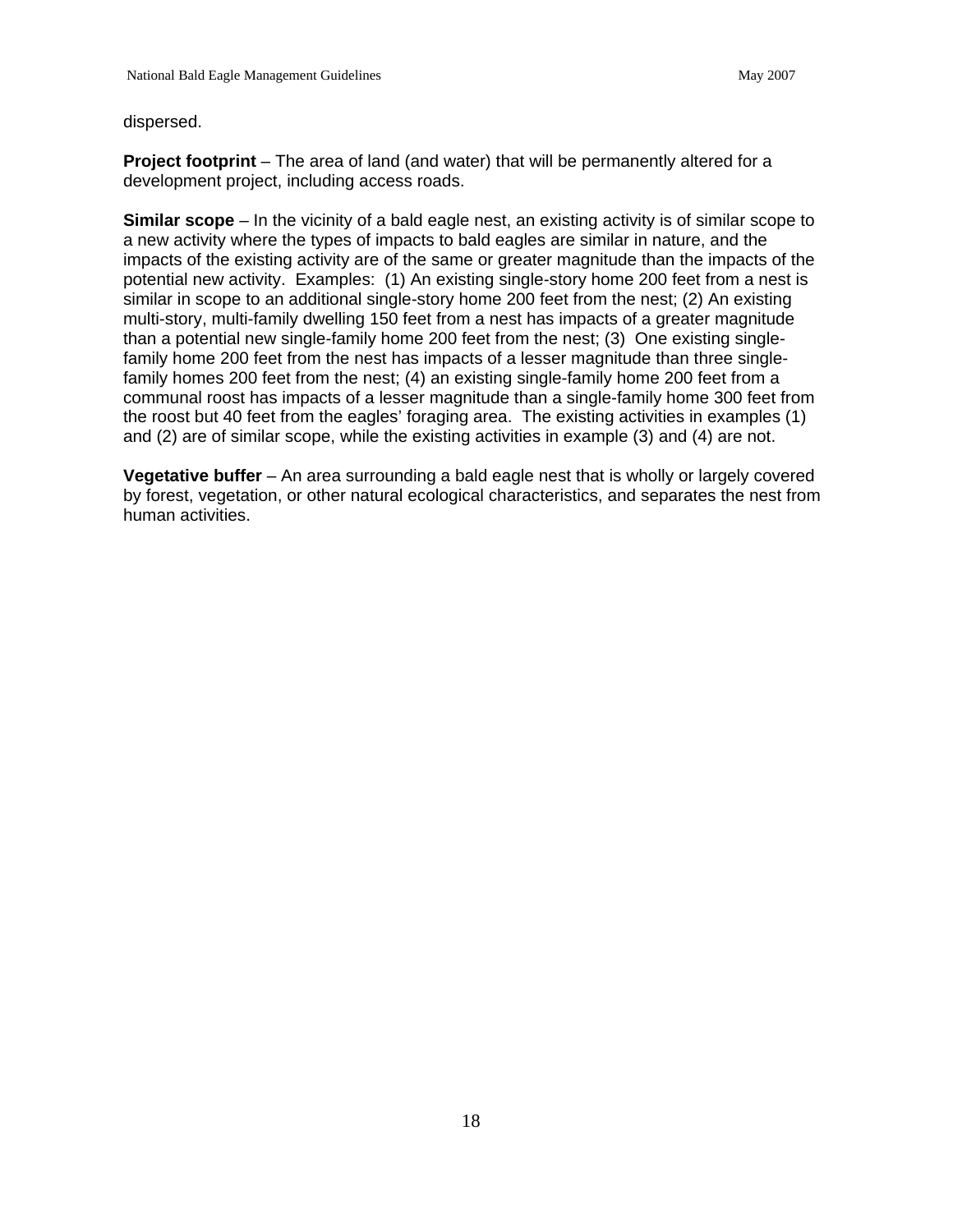# **RELATED LITERATURE**

Andrew, J.M. and J.A. Mosher. 1981. Bald eagle nest site selection and nesting habitat in Maryland. Journal of Wildlife Management 46:382-390.

Anonymous. 1977. Bald Eagle Habitat Management Guidelines, Forest Service – California Region. U.S Forest Service, San Francisco, CA.

Anthony, R.G. 2001. Low productivity of bald eagles on Prince of Wales Island, southeast Alaska. Journal of Raptor Research 35:1-8.

Anthony, R.G., R.W. Frenzel, F.B. Isaacs, and M.G. Garrett. 1994. Probable causes of nesting failures in Oregon's bald eagle population. Wildlife Society Bulletin 22:576-582.

Anthony, R.G. and F.B. Isaacs. 1989. Characteristics of bald eagle nest sites in Oregon. Journal of Wildlife Management 53:148-158.

Arizona Game and Fish Department. 1999. Bald Eagle Conservation Assessment and Strategy (draft).

Avian Power Line Interaction Committee (APLIC). 1996. Suggested Practices for Raptor Protection on Power Lines: The State of the Art in 1996. Edison Electric Institute, Raptor Research Foundation, Washington, D.C.

Bangs, E.E., T.N. Bailey and V.D. Berns. Ecology of nesting bald eagles on the Kenai National Wildlife Refuge, Alaska. (USFWS staff)

Becker, J.M. 2002. Response of wintering bald eagles to industrial construction in southeastern Washington. Wildlife Society Bulletin 30:875-878.

Brauning, D.W. and J.D. Hassinger. 2000. Pennsylvania Recovery and Management Plan for the Bald Eagle (draft). Pennsylvania Game Commission. Harrisburg, PA.

Brown, B.T., G.S. Mills, C. Powels, W.A. Russell, G.D. Therres and J.J. Pottie. 1999. The influence of weapons-testing noise on bald eagle behavior. Journal of Raptor Research 33:227-232.

Brown, B.T. and L.E. Stevens. 1997. Winter bald eagle distribution is inversely correlated with human activity along the Colorado River, Arizona. Journal of Raptor Research31:7-10.

Buehler, D.A. 2000. Bald Eagle (*Haliaeetus leucocephalus*). *In* The Birds of North America, No. 506 (A. Poole and F. Gill, eds.). The Birds of North America, Inc., Philadelphia, PA.

Buehler, D.A., T.J. Mersmann, J.D. Fraser, and J.K.D. Seegar. 1991. Effects of human activity on bald eagle distribution on the northern Chesapeake Bay. Journal of Wildlife Management 55:282-290.

Buehler, D.A., T.J. Mersmann, J.D. Fraser, and J.K.D. Seegar. 1991. Nonbreeding bald eagle communal and solitary roosting behavior and roost habitat on the northern Chesapeake Bay. Journal of Wildlife Management 55:273-281.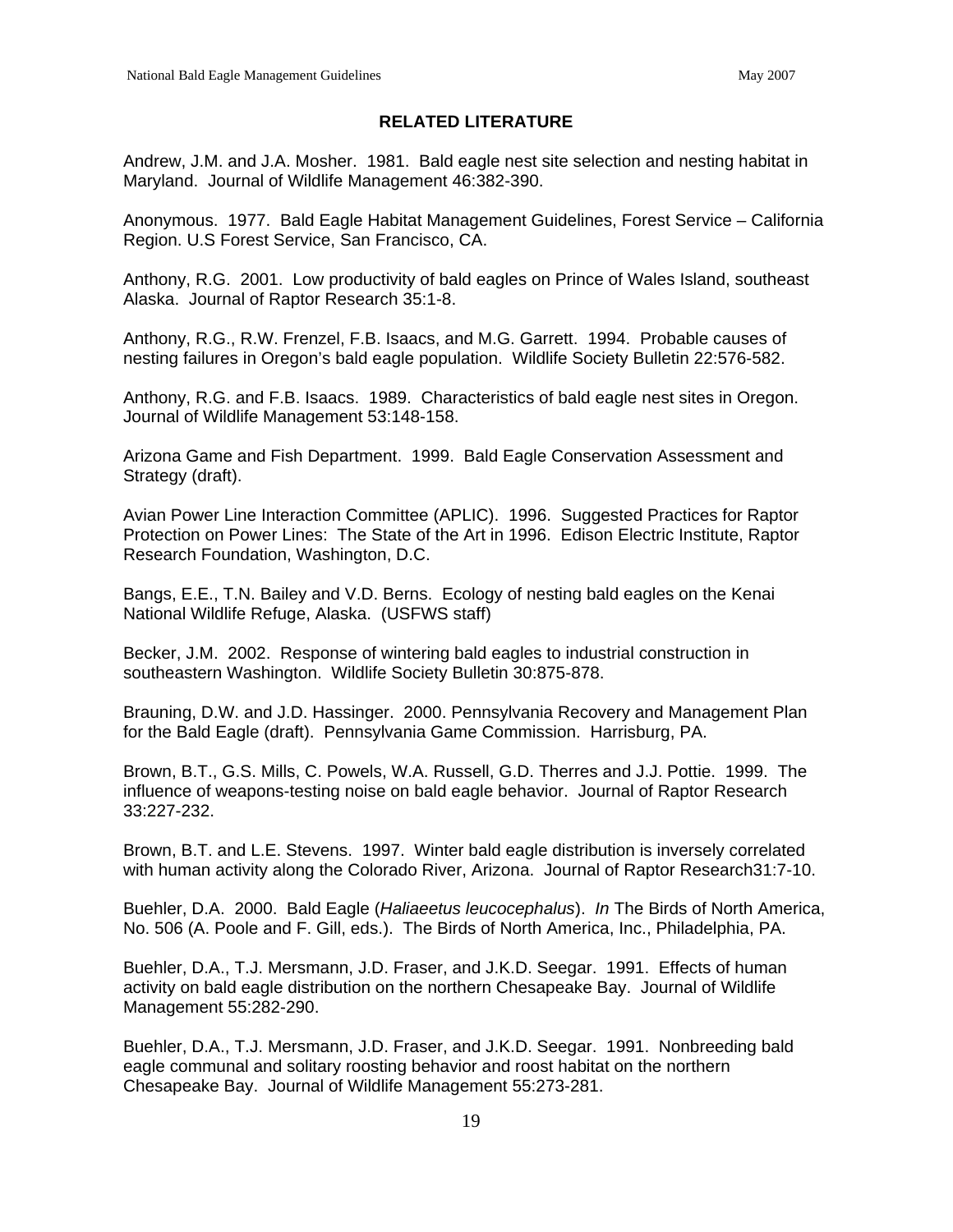Chandler, SK., J.D. Fraser, D.A. Buehler and J.K.D. Seegar. 1995. Perch trees and shoreline development as predictors of bald eagle distribution on the Chesapeake Bay. Journal of Wildlife Management 59:325-332.

Cline, K. 1985. Bald Eagles in the Chesapeake: A Management Guide for Landowners. National Wildlife Federation. Washington, D.C.

Dell, D.D. and P.J. Zwank. 1986. Impact of a high-voltage transmission line on a nesting pair of southern bald eagles in southeast Louisiana. Journal of Raptor Research 20(3/4):117-119.

Dunwiddie, P.W. and R.C. Kuntz. 2001. Long-term trends of bald eagles in winter on the Skagit River, Washington. Journal of Wildlife Management 65(2):290-299.

Fletcher, R.J. et. al. 1999. Effects of recreational trails on wintering diurnal raptors along riparian corridors in a Colorado grassland. Journal of Raptor Research 33(3):233-239.

Fraser, J.D. 1981. The breeding biology and status of the bald eagle on the Chippewa National Forest. PhD. Dissertation, University of Minnesota.

Fraser, J.D., LD. Frenzel and J.E. Mathisen. 1985. The impact of human activities on breeding bald eagles in north-central Minnesota. Journal of Wildlife Management 49(3):585- 592.

Garrett, M.G., J.W. Watson, and R.G. Anthony. 1993. Bald eagle home range and habitat use in the Columbia River Estuary. Journal of Wildlife Management 57(1):19-27.

Gerrard J.M. and G.R. Bortolotti. 1988. The Bald Eagle: Haunts and Habits of a Wilderness Monarch. Smithsonian Institution Press. Washington, D.C.

Grier, J.W. 1969. Bald eagle behavior and productivity responses to climbing to nests. Journal of Wildlife Management 33:961-966.

Grier, J.W. and J.E. Guinn. 2003. Bald eagle habitats and responses to human disturbance in Minnesota. Report to the Minnesota Department of Natural Resources.

Grubb, T.G. 1976. Survey and analysis of bald eagle nesting in western Washington. M.S. thesis, Univ. of Washington, Seattle.

Grubb, T.G. and R.M. King. 1991. Assessing human disturbance of breeding bald eagles with classification tree models. Journal of Wildlife Management 55:500-511.

Grubb, T.G., W.L. Robinson and W.W. Bowerman. 2002. Effects of watercraft on bald eagles nesting in Voyagers National Park, Minnesota. Wildlife Society Bulletin 30:156-161.

Grubb, T.G. and W.W. Bowerman. 1997. Variations in breeding bald eagle response to jets, light planes and helicopters. Journal of Raptor Research 31:213-222.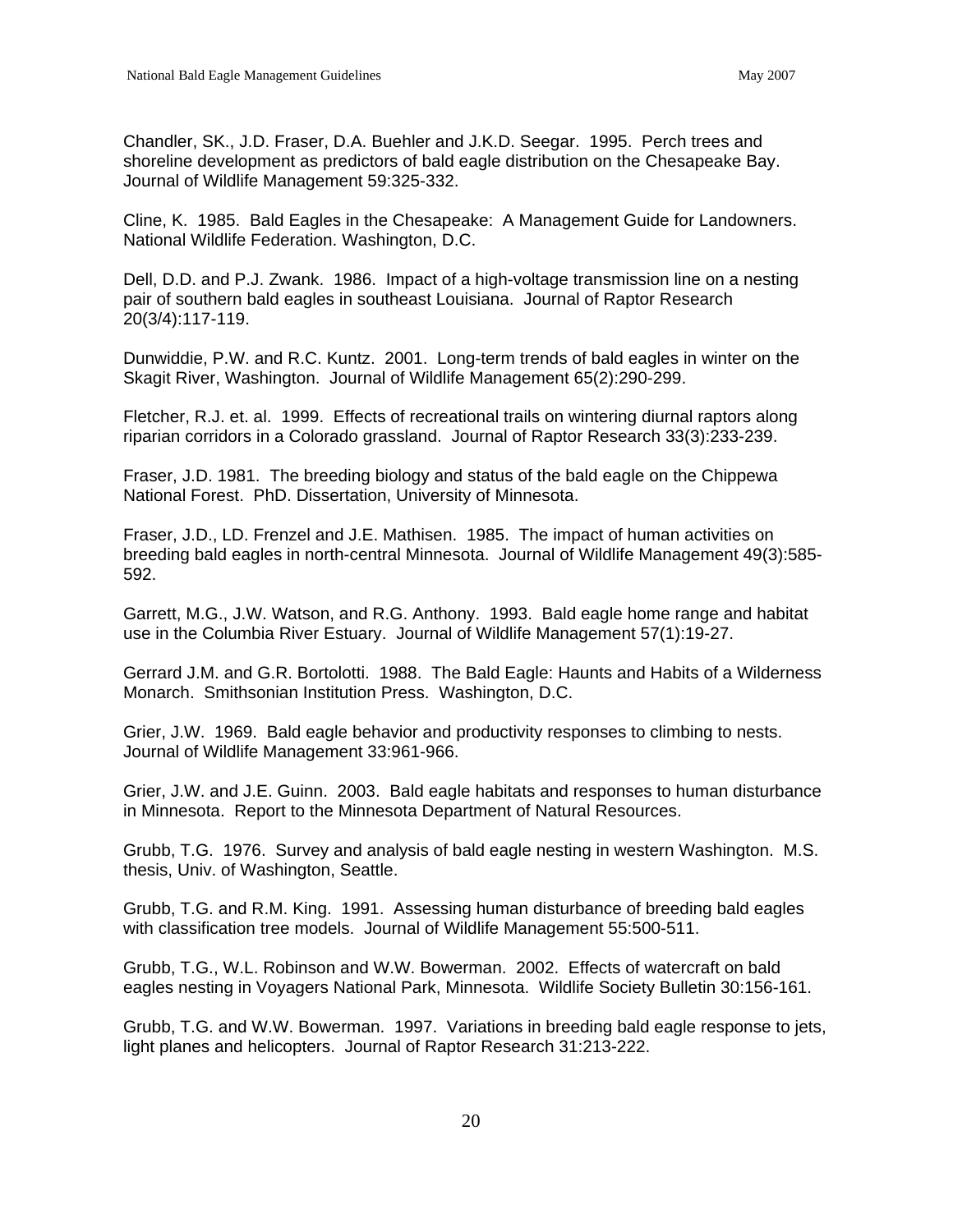Grubb, T.G., W.W. Bowerman, A.J. Bath, J.P. Giesy, D.V.C. Weseloh. 2003. Evaluating Great Lakes bald eagle nesting habitat with Bayesian inference. RMRS-RP-45. U.S. Department of Agriculture, Forest Service, Rocky Mountain Research Station, Fort Collins, CO, 10 pp.

Hansen, J.A. 1977. Population dynamics and night roost requirements of bald eagles wintering in the Nooksack River Valley, WA. Huxley College of Environmental Studies, Western Washington State College, Bellingham, WA. (Problem Series)

Hansen, J.A., M.V. Stalmaster and J.R. Newman. 1980. Habitat characteristics, function, and destruction of bald eagle communal roosts in western Washington. Huxley college of Environmental Studies, Western Washington University.

Hunt, W.G., D.E. Driscoll, E.W. Bianchi, and R.E. Jackman. 1992. Ecology of bald eagles in Arizona. Report to U.S. Bureau of Reclamation, Contract 6-CS-30-04470. BioSystems Analysis Inc., Santa Cruz, California.

Isaacs, F.B and R.G. Anthony. 1987. Abundance, foraging, and roosting of bald eagles wintering in the Harney Basin, Oregon. Northwest Science 61(2), pp. 114-121.

Juenemann, B.G. 1973. Habitat evaluations of selected bald eagle nest sites on the Chippewa National Forest. M.S. thesis, University of Minnesota, Minneapolis.

Keister, G.P., R.G. Anthony and E.J. O'Neill. 1987. Use of communal roosts and foraging area by bald eagles wintering in the Klamath Basin. Journal of Wildlife Management 51(2):415-420.

Knight, R. and S.K. Knight. 1984. Responses of wintering bald eagles to boating activity. Journal of Wildlife Management 48:999-1004.

Linscombe, J.T., T.J. Hess, Jr., and V.L. Wright. 1999. Effects of seismic operations on Louisiana's nesting bald eagles. Proceedings of the Southeastern Association of Fish and Wildlife Agencies. 54:235-242.

Maine (State of) Inland Fisheries and Wildlife Rules. Chapter 8.05 Essential Habitat for Species Listed as Threatened or Endangered.

Mathisen, J.E. 1968. Effects of human disturbance on nesting bald eagles. Journal of Wildlife Management 32(1): 1-6.

McGarigal, K., R.G. Anthony and F.B. Isaacs. 1991. Interactions of humans and bald eagles on the Columbia River estuary. Wildlife Monographs 115:1-47.

McKay, K.J., J.W. Stravers, B.R. Conklin, U. Konig, S. Hawks, C.J. Kohrt, J.S. Lundh and G.V. Swenson. 2001. Potential human impacts on bald eagle reproductive success along the Upper Mississippi River.

McKewan, L.C. and D.H. Hirth. 1979. Southern bald eagle productivity and nest site selection. Journal of Wildlife Management 43:585-594.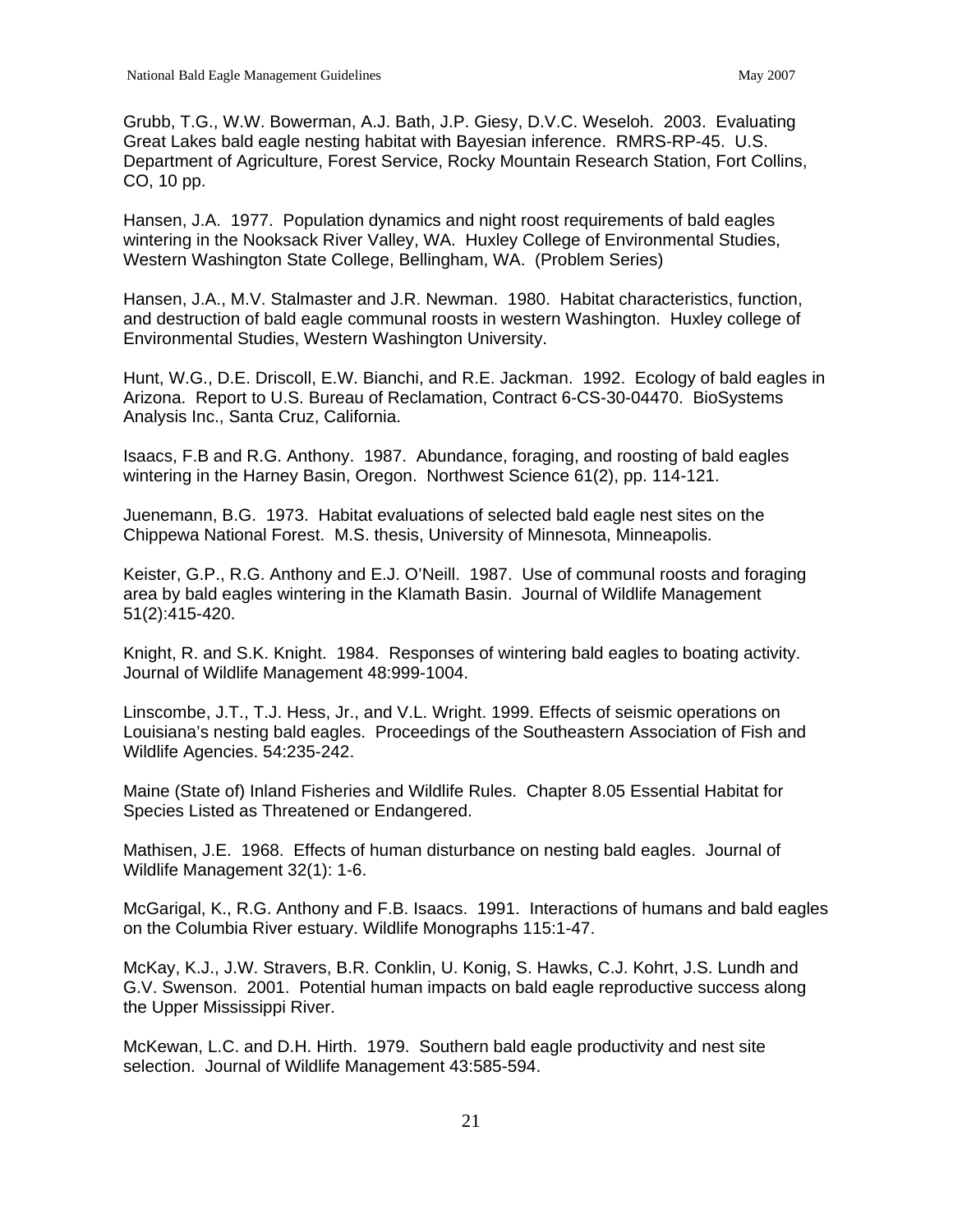Millsap, B.A. Status of wintering bald eagles in the conterminous 48 States. 1986. Wildlife Society Bulletin 14:433-440.

Millsap, B.A, T. Breen, E. McConnell, T. Steffer, L. Phillips, N. Douglass, and S. Taylor. In Press. Comparative fecundity and survival of bald eagles fledged from suburban and rural natal areas in Florida. Journal of Wildlife Management 68(4).

Montana Bald Eagle Working Group. 1986. Montana Bald Eagle Management Plan. Department of the Interior, Bureau of Land Management. Billings, MT.

Nesbitt, S.A., M.J. Folk and D.A. Wood. 1993. Effectiveness of bald eagle habitat protection guidelines in Florida. Proceedings of the Annual Conference of the Southeast Association of Fish and Wildlife Agencies.

Newman, J.R., W.H. Brennan and L.M. Smith. 1977. Twelve-year changes in nesting patterns of bald eagles on San Juan Island, Washington. The Murrelet 58(2)37-39.

Postapulsky, S. 1974. Raptor reproductive success: some problems with methods, criteria, and terminology. Pages 21-31 *in* F.N. Hammerstrom, Jr., B.E. Harrell, and R.R. Olendorff, eds. Management of raptors. Raptor Res. Found., Vermillion, S.D.

Rodgers, J.A. and Schwikert, S.T. 2003. Buffer zone distances to protect foraging and loafing waterbirds from disturbance by airboats in Florida. Waterbirds 26(4): 437-443.

Russell, D. 1980. Occurrence and human disturbance sensitivity of wintering bald eagles on the Sauk and Suiattle Rivers, Washington. In R.L. Knight, G.T. Allen, M.V. Stalmaster and C.W. Servheen [eds.]. Proceedings of the Washington Bald Eagle Symposium. Nature Conservancy, Seattle, Washington, pp. 165-174.

Shapiro, A.E., F. Montalbano, and D. Mager. 1982. Implications of construction of a flood control project upon bald eagle nesting activity. Wilson Bulletin 94(1), pp. 55-63.

Skagen, S.K. 1980. Behavioral responses of wintering bald eagles to human activity on the Skagit River, Washington. In R.L.Knight, G.T. Allen, M.V. Stalmaster and C.W. Servheen [eds.]. Proceedings of the Washington Bald Eagle Symposium. Nature Conservancy, Seattle, Washington, pp. 231-241.

Skagen, S.K., R.L. Knight and G.J.H. Orians. 1991. Human disturbance of an avian scavenging guild. Ecological Applications 1:215-225. (Internet)

Stalmaster, M.V. 1976 Winter ecology and effects of human activity on bald eagles in the Nooksack River Valley, Washington. MS Thesis, Western Washington State College, Bellingham.

Stalmaster, M.V. 1980. Management strategies for wintering bald eagles in the Pacific Northwest. Proceedings of the Washington Bald Eagle Symposium, pp 49-67.

Stalmaster, M.V. and J.L. Kaiser. 1998. Effects of recreational activity on wintering bald eagles. Wildlife Monographs 137:1-46.